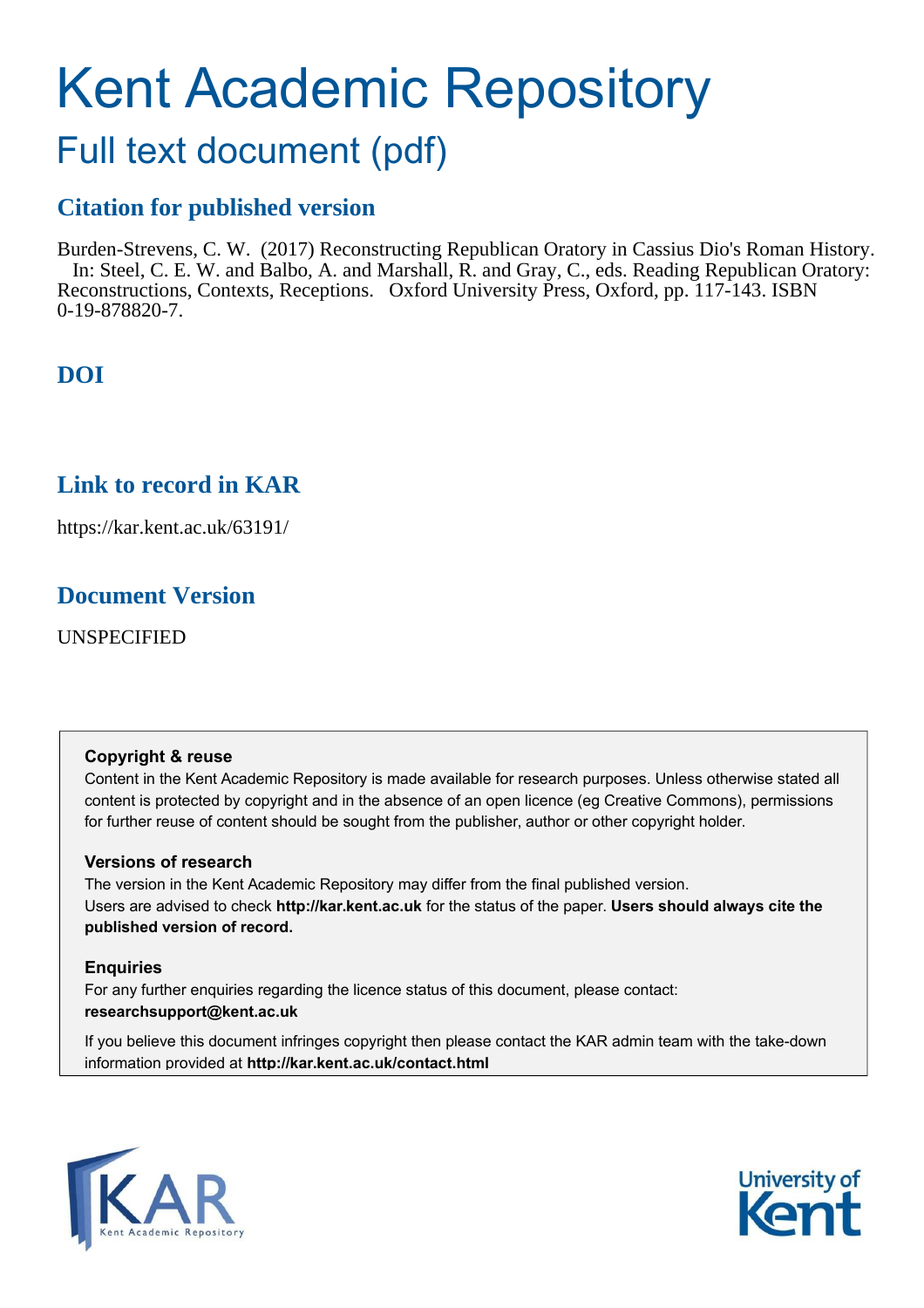### RECONSTRUCTING REPUBLICAN ORATORY IN CASSIUS DIO'S ROMAN **HISTORY**

#### **CHRISTOPHER BURDEN-STREVENS**

It is an under-recognised fact that, where the source material was sufficiently rich or the occasion of a speech particularly renowned, ancient historians often used written testimonies to particular oratorical events in the composition of their own set-piece speeches. There was always room for embellishment, invention, and outright fabrication—prevalent more in the formal orations than in any other aspect of ancient historiography. But some evidently adhered to the Thucydidean principle of having their speakers catch 'the gist'—the ξυμπάση γνώμη—of what was actually said in the historical moment.<sup>1</sup> Tacitus' speech for the emperor Claudius, which advocates the admission of Gauls to the Senate, is by far the most famous example of this.<sup>2</sup> We know from a lacunose transcript of the emperor's speech etched in bronze (the Lyons Tablet) that Claudius did indeed speak on this theme before the Senate in AD 48, and we also know what he said.<sup>3</sup> It is clear from the parallels between Tacitus and the Lyons Tablet that the Annales preserved the main elements of Claudius' argument for the enfranchisement of Gauls but packaged these in Tacitus' own (inauthentic) style.<sup>4</sup> Half a century or so later, the Greek historian Arrian adopted a similar practice, but on a more impressive scale: the many speeches and dialogues of Alexander and his associates in the Indica and Anabasis seem to have ultimately derived from the accounts of evewitness contemporaries of Alexander's campaigns (Nearchus), or from slightly later writers using reports of these in the contemporary Royal Journal (Aristobulus, Ptolemy). Like Tacitus, Arrian appears to have drawn the essential outline of what was said from an evewitness or contemporary source, and then refashioned this into a new oration with his own rhetorical packaging.<sup>5</sup>

This kind of 'reconstructed' oratory, dependent upon hard evidence for an original act of speech, is interesting in its own right in terms of historiographical praxis; but it also possesses great potential for Roman historians in search of new sources of evidence for the public speech of the Late Republic. One such source is Cassius Dio's eighty-book Roman

<sup>&</sup>lt;sup>1</sup> Thuc.  $1.22.1$ .

<sup>&</sup>lt;sup>2</sup> Tac. Ann. 11.23-24

<sup>&</sup>lt;sup>3</sup> CIL 13.1668.

<sup>&</sup>lt;sup>4</sup> Cf. Miller 1956 for summaries of the older scholarship, and Griffin 1982 and 1990: 484–5 for discussion of the content.

<sup>&</sup>lt;sup>5</sup> For the full discussion, see Hammond 1999. See also Brunt 1983: 529.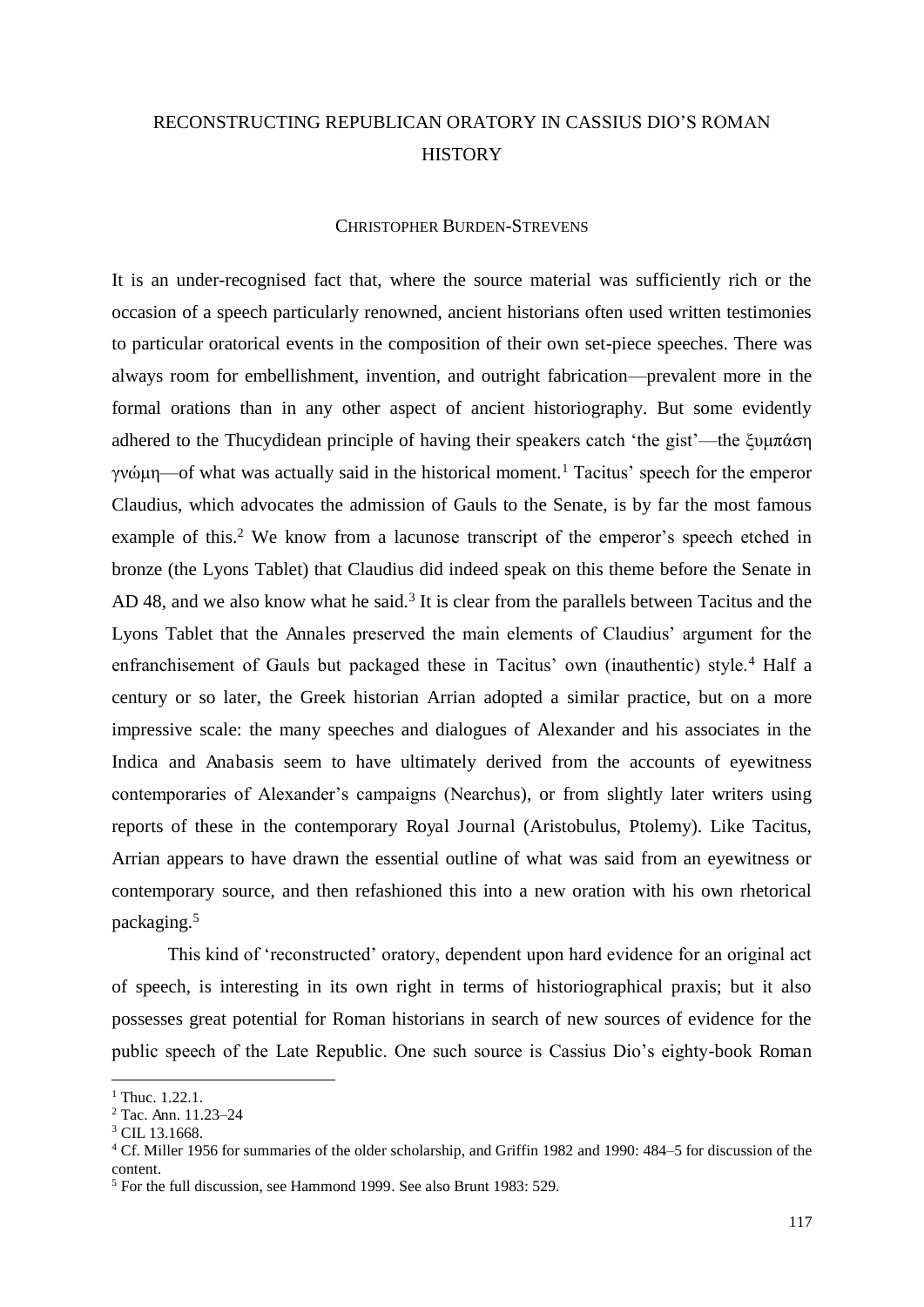History—one of our richest and most important accounts of the period from 69 BC to the end of Augustus' reign. At first glance it seems an unlikely, if not unreliable witness to the oratory of the Late Republic. By the time of its composition in the third century AD, genuine deliberative oratory had long ceased to exist, replaced by the declamatory melete. Cassius Dio's speeches, like his history as a whole, were composed in a polished Attic indebted to the style of Demosthenes and Thucydides<sup>6</sup>—a fact which has led scholars, quite wrongly, to assume that the formal orations have more to do with Plato's Athens than Cicero's Rome.<sup>7</sup> Moreover, the Hellenic cultural landscape within which the historian worked, the so-called Second Sophistic, distanced him from the Republic in intellectual as well as temporal terms.<sup>8</sup> Scholars have consequently been reluctant to accept that Dio used Latin texts of the first century BC as source material for his own speeches.<sup>9</sup> Even Dio's hostile handling of Cicero has been called a 'complete failure', explained away by his (merely hypothetical) dependence upon anti-Ciceronian Greek rhetors of the Imperial period,<sup>10</sup> rather than by a genuine familiarity with the orator's work. These assumptions have exerted a paralytic effect upon attempts to revisit the Roman History as a useful source of information on Republican oratory. We have been led to assume that, when a statesman speaks in Dio's history, his words are pure invention and have little relationship with the actual tenor of public debate in that period. This scepticism persists today.<sup>11</sup>

In fact, such scepticism is over-conservative and closes off a potentially fruitful source on Late Republican oratory and its reception. Two sets of debates in Dio's text raise new and important questions not only concerning its usefulness as a source for public speech, but also about the role played by contemporary rhetorical material in historiographical speeches more generally. The first is the tripartite debate between Pompeius, A. Gabinius, and Q. Lutatius Catulus on the lex Gabinia of 67 BC (36.25–36a). The second is the 'Philippic' and 'anti-Philippic' exchange of Cicero and Q. Fufius Calenus, set in the dramatic context of the Senate meeting of  $1-3$  January 43 BC (45.18-46.28). The similarity of these speeches in Dio to Cicero's De imperio Cn. Pompei and Philippics has long been

<sup>&</sup>lt;sup>6</sup> Received critically: Melber 1891: 290-7; Litsch 1893; Kyhnitzsch 1894; Vlachos 1905; Millar 1964: 42; Manuwald 1979: 280-4; Aalders 1986: 294; Lintott 1997: 2499-500; Rodgers 2008: 313-18. For Dio's (selfconfessed) cultivation of Attic, cf. Cass. Dio 55.12.4–5; Swain 1996.

<sup>&</sup>lt;sup>7</sup> Greenhalgh 1980: 81; McKechnie 1981.

<sup>8</sup> So Millar 1964: 174; Reardon 1971: 206; Reinhold 1988: 11; Gowing 1992: 290; Sidebottom 2007: 77.

<sup>&</sup>lt;sup>9</sup> For a few examples, cf. Heimbach 1878: 29: Haupt 1884: 689–93: Zieliński 1912<sup>3</sup>: 280–8: Millar 1961: 15: Millar 1964: 81; Fechner 1986: 44 n. 35; Gowing 1992: 227-8, 239; Rodgers 2008: 296.

<sup>&</sup>lt;sup>10</sup> Millar 1964: 55; initially Haupt 1884: 689-93 and Zieliński 1912<sup>3</sup>: 280-8.

<sup>&</sup>lt;sup>11</sup> Most recently Rodgers 2008; Fomin 2015; Fomin 2016.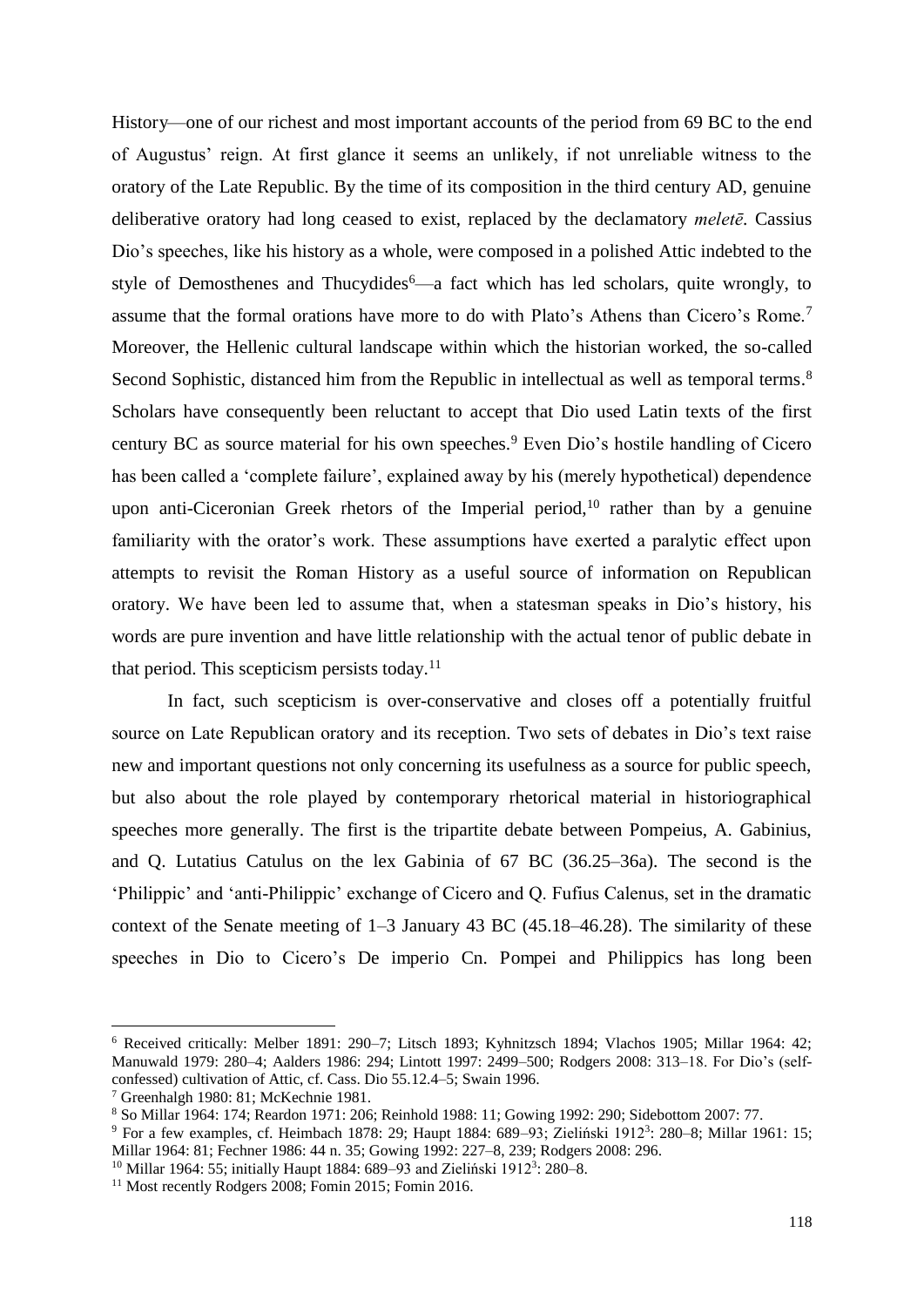recognised.<sup>12</sup> But a bare list or table of the parallels between these texts will not suffice. Rather, what is lacking is a fuller rhetorical analysis of these discourses in relation to their sources (which the De imperio and Philippics certainly were) and an assessment of the implications of such an analysis for our potential use of Cassius Dio and later Greek historians as legitimate sources of evidence for public speech in the Late Republic.

 The aims of this chapter are threefold. Firstly, it seeks to show that Cassius Dio drew directly from Cicero in these debates, not only constructing the 'Ciceronian' case in each instance, but also reconstructing the opposing case from quotations and testimonies found in his sources. We do not need to suppose the use of lost intermediary texts (if so, which?) of Greek rhetors of the Imperial period (if so, who?).<sup>13</sup> The historian refashioned two Ciceronian suasoriae—the De imperio and the Second Philippic—into two sets of controuersiae, producing five speeches which were attempts at a faithful reproduction of the arguments used by both sides of the debate. This fact alone would be striking, and would demonstrate more sophistication than we see in Tacitus and Arrian. But a further aim is to demonstrate that Dio's 'versions' of these Ciceronian speeches reflect the overall rhetorical strategy of their models. Cassius Dio preserved the rhetorical figures and turns of phrase used by Cicero to make specific arguments, and retained these in situ, underlining the particular point that they emphasised in the original. He also seems to have attempted to mirror the overall structure of his sources by replicating the original sequence of their argumentation, and characterised his speakers in these debates in a manner consonant with testimonies to their oratory found in contemporary sources. This is particularly surprising for an ancient historian, and suggests that Dio endeavoured to capture the genuine character of Republican debate to an extent not hitherto recognised. Third and finally, this chapter will reflect—albeit only speculatively—on the implications of this material for our use of Dio and other Imperial Greek historians as potential sources for otherwise lost oratorical traditions form the Late Republic.

#### THE INTELLECTUAL CONTEXT

Before comparing these speeches in the Roman History with their source material, it will be worthwhile to set out briefly what we know of the resources on which the historian could draw. First and most importantly, it is clear that Dio had the ability and the desire to read

 $\overline{a}$ 

<sup>12</sup> Fischer 1870: 1–28; van Ooteghem 1954: 170 n. 1; Millar 1964: 54; Stekelenburg 1971: 80; Fechner 1986: 64; Gowing 1992: 238 n. 34; Rodgers 2008: 308–12; Kemezis 2014: 113 n. 53; Montecalvo 2014: 25–47; Coudry forthcoming.

 $13$  So Haupt 1884: 689–93 and Zieliński 1912<sup>3</sup>: 280–8.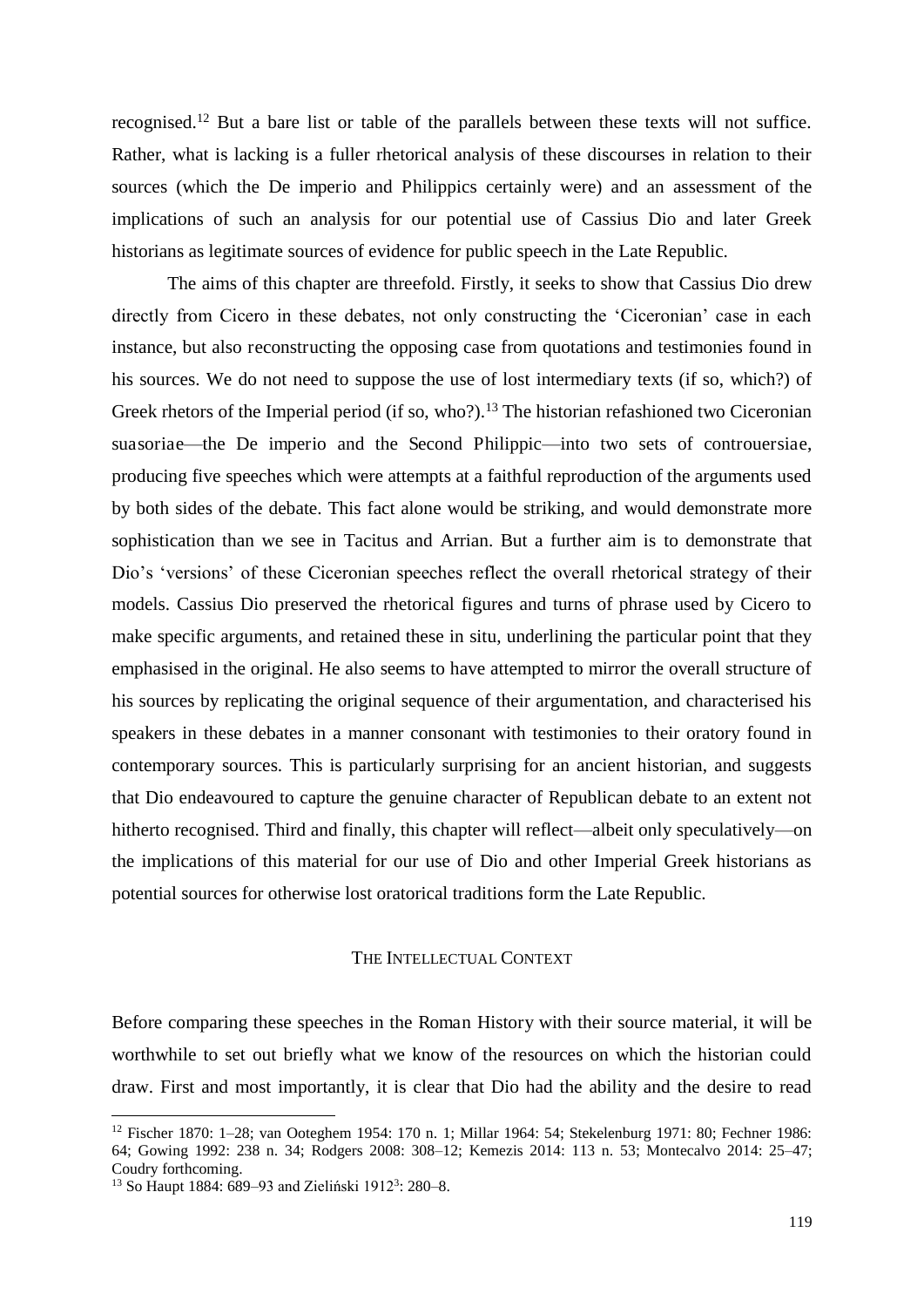Cicero and other Latin texts without intermediary assistance. Peculiarly omitted from an otherwise comprehensive list of Greek authors who knew Latin compiled in one study,<sup>14</sup> Dio nevertheless advertises his bilingualism repeatedly: by explaining Latin etymologies,<sup>15</sup> by choosing to use Roman rather than Greek place-names—which probably emerged from his long career in the provincial administration— $^{16}$  and by rationalising Latin terms.<sup>17</sup> Frequently, Dio simply transliterates Latin institutional vocabulary into Greek.<sup>18</sup> Of course he was not the first to do so, but it is hardly sensible to assume that this emerges from Dio's ignorance of Roman institutional vocabulary or his inability to understand it: the historian was the son of a Roman senator and consul, drawn from a family who may have held the citizenship since Nero's time,<sup>19</sup> and was himself twice a consul and a senator for forty years.<sup>20</sup> Dio belonged to a long tradition of Greek historians of Rome who read and appreciated Latin;<sup>21</sup> furthermore, he makes reference to Roman literature in terms which suggest familiarity. $22$ 

Secondly, we have reasonable clues that the texts under discussion here were in circulation around Dio's time. The continuing popularity of the De imperio is confirmed by a letter from the rhetorician Fronto to his pupil Marcus Aurelius, which was originally sent with a copy of the oration,  $2<sup>3</sup>$  and it was read long after the Severan period.  $2<sup>4</sup>$  Equally, other Ciceronian texts, such as the letters, were available and popular in elite circles before and after Dio's day. There will be more to say on the subject of the survival of such material via historians later. Fundamentally, as curator of the eastern intellectual hubs of Pergamum and Smyrna, and as an imperial amicus and comes in Rome and Nicomedia, Dio was naturally

<sup>&</sup>lt;sup>14</sup> Rochette 1997: 229-248.

<sup>&</sup>lt;sup>15</sup> Cass. Dio 41.49.3, 46.55.5, 48.12.5, 49.36.4–5.

<sup>&</sup>lt;sup>16</sup> n. 10 above, with Swain 1996: 403 and Burden-Strevens 2015: 290–6.

<sup>&</sup>lt;sup>17</sup> Cass. Dio 53.18.1, 55.3.4–5. On Dio's Latin, see further Millar 2005: 32–3; Burden-Strevens 2016: 39–44.

<sup>&</sup>lt;sup>18</sup> Vrind 1923: 22f.; also Millar 1964: 40-2. For Dio and Attic equivalents for such terms see Aalders 1986: 295–7: Freyburger-Galland 1997: Jones forthcoming.

 $19$  Millar 1964: 8–9 with nn. for the discussion.

<sup>&</sup>lt;sup>20</sup> For Dio's life and career, cf. Millar 1964:  $5-27$ . Dio's father was governor of Dalmatia (Cass. Dio 69.1.3) as well as legatus of Cilicia (69.1.3, 73[72].7.2); he may also have obtained the consulship (IGRR 3.654). Cassius Dio himself was probably praetor in AD 194 (74[73].12.2) and held his second consulship in AD 229 (80[79].5.1). For a prosopography of both, cf. PIR<sup>2</sup> C 413 and PIR<sup>2</sup> C 492. The dates of Dio's first consulship and other provincial commands are unclear: for this debate cf. Schwartz 1899: 1684–6; Vrind 1923: 163–8; Gabba 1955: 289–301; Eisman 1977: 657–73; Reinhold 1988: 1–4; Swan 2004: 1–3.

<sup>&</sup>lt;sup>21</sup> Dion. Hal. Ant. Rom. 1.4.2–3, 1.7.2–3; Plut. Dem. 2.2–4; Diod. Sic. 1.4.4.

<sup>&</sup>lt;sup>22</sup> Cass. Dio 43.9.3 (on Sallust), 44.35.3 (on the Res Gestae), 76[75], 10.2 (on Virgil). However, translations of Virgil and Sallust were of course available in the first and second centuries AD respectively (cf. Suda Z 73), and the Res Gestae had always had a bilingual history.

<sup>&</sup>lt;sup>23</sup> MacCormack 2013: 252: Montecalvo 2014: 46.

<sup>&</sup>lt;sup>24</sup> MacCormack 2013: 264–5; Montecalvo 2014: 45.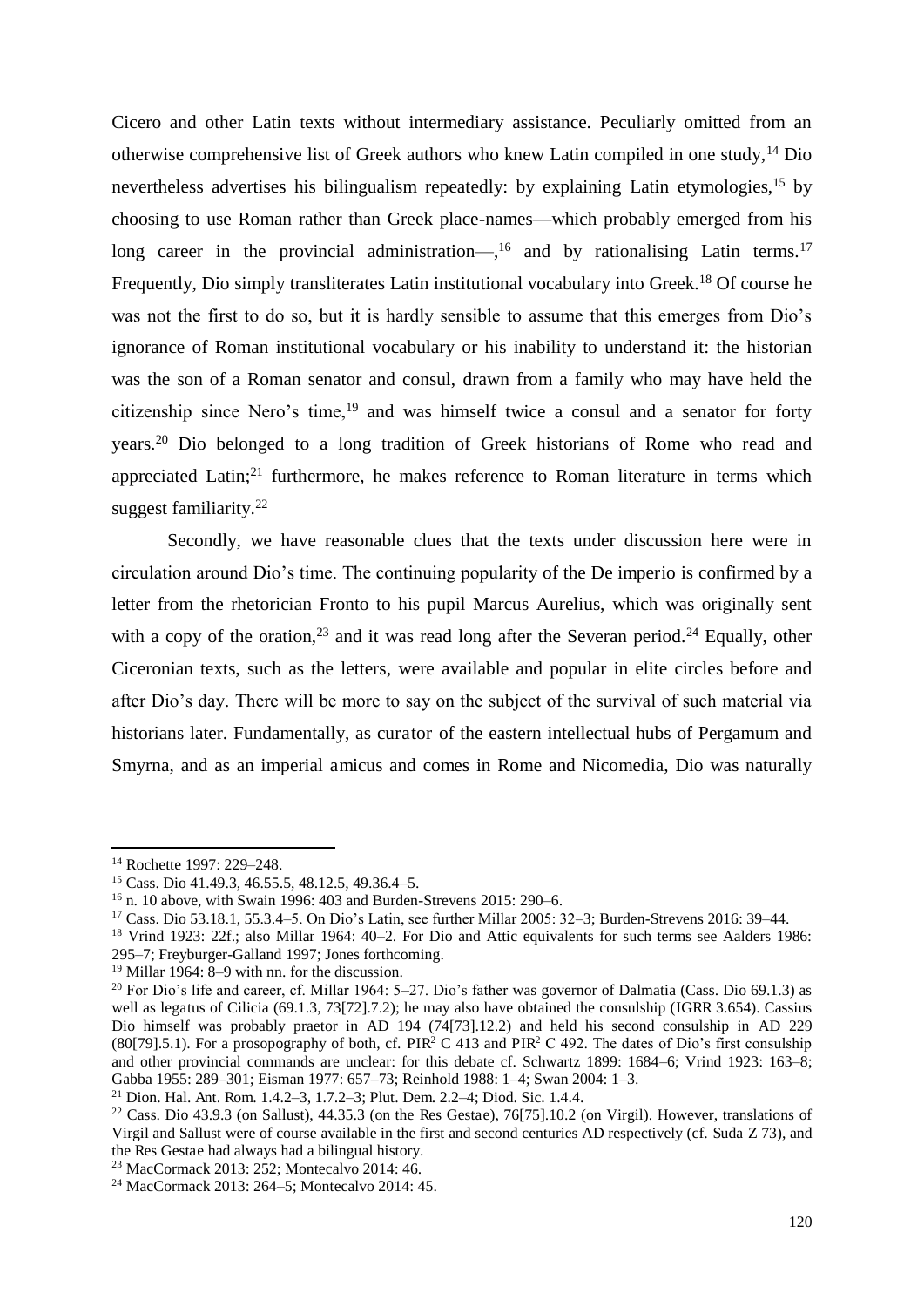well-placed to capitalise upon the opportunities offered to a bookish historian of Rome by the literary circles of the imperial court.<sup>25</sup>

The circumstances under which Cassius Dio wrote ideally placed him to acquire and read Latin rhetorical material from the Late Republic. He never states outright that he was aware of the De imperio, the Philippics, or the letters as published artefacts, but this is implicit. Dio certainly knew that Cicero delivered a speech in support of the lex Manilia of 66 BC (the De imperio) and says so.<sup>26</sup> It is not too speculative to suggest that he was aware of the Philippics, since he depicts them in the polemic between Cicero and Calenus in Books 45–46. He also seems to have known of Cicero's letters, as casual references to them in that polemic show.<sup>27</sup> A response of Marcus Aurelius to Fronto confirms that the letters continued to be appreciated in the second century,  $28$  as indeed they had been by Quintilian and Seneca.  $29$ Nor was the appreciation of Cicero's letters restricted merely to rhetoricians or students of rhetoric as such: Ammianus Marcellinus quotes a letter of Cicero to Nepos in his history which does not survive elsewhere.<sup>30</sup> The above instances do not, however, confirm an effective knowledge of these texts, but merely demonstrate its possibility. For evidence of the influence which contemporary Republican sources had upon Cassius Dio's presentation of oratory in the first century BC, we must turn to the speeches themselves.

#### RECONSTRUCTING PRAISE AND BLAME: DIO & CICERO'S SPEECHES

We begin with the speeches of Pompeius, the tribune A. Gabinius, and the consular O. Lutatius Catulus on the lex Gabinia—the controversial innovation of 67 BC, which granted Pompeius an extraordinary command over the Mediterranean to combat piracy.<sup>31</sup> Scholars have long recognised that much of the content of these orations ultimately derives from the De imperio, but they have been averse to positing direct use of Cicero on Dio's part. Older scholarship insisted that since the historian must have 'followed' Book 5 of Sallust's Historiae for the narrative of that year, he cannot have used Cicero for the speeches but simply acquired them by way of Sallust's own refashioning of them.<sup>32</sup> This is begging the

 $25$  For Dio and the intellectual life of the court, see most recently Jones (2016).

<sup>&</sup>lt;sup>26</sup> Cass. Dio 36.43.2.

<sup>&</sup>lt;sup>27</sup> Cass. Dio 46.8.1, 46.18.4.

<sup>&</sup>lt;sup>28</sup> Haines 1919: 1.100.

 $29$  Gowing 2013: 239–50.

<sup>&</sup>lt;sup>30</sup> Amm. Marc. 21.16.13.

<sup>&</sup>lt;sup>31</sup> For the scope of Pompeius' imperium, cf. Jameson 1970; Ferrary 2007.

<sup>&</sup>lt;sup>32</sup> So Grasshof 1867: 39–41; Haupt 1882: 143; Gelzer 1943: 34.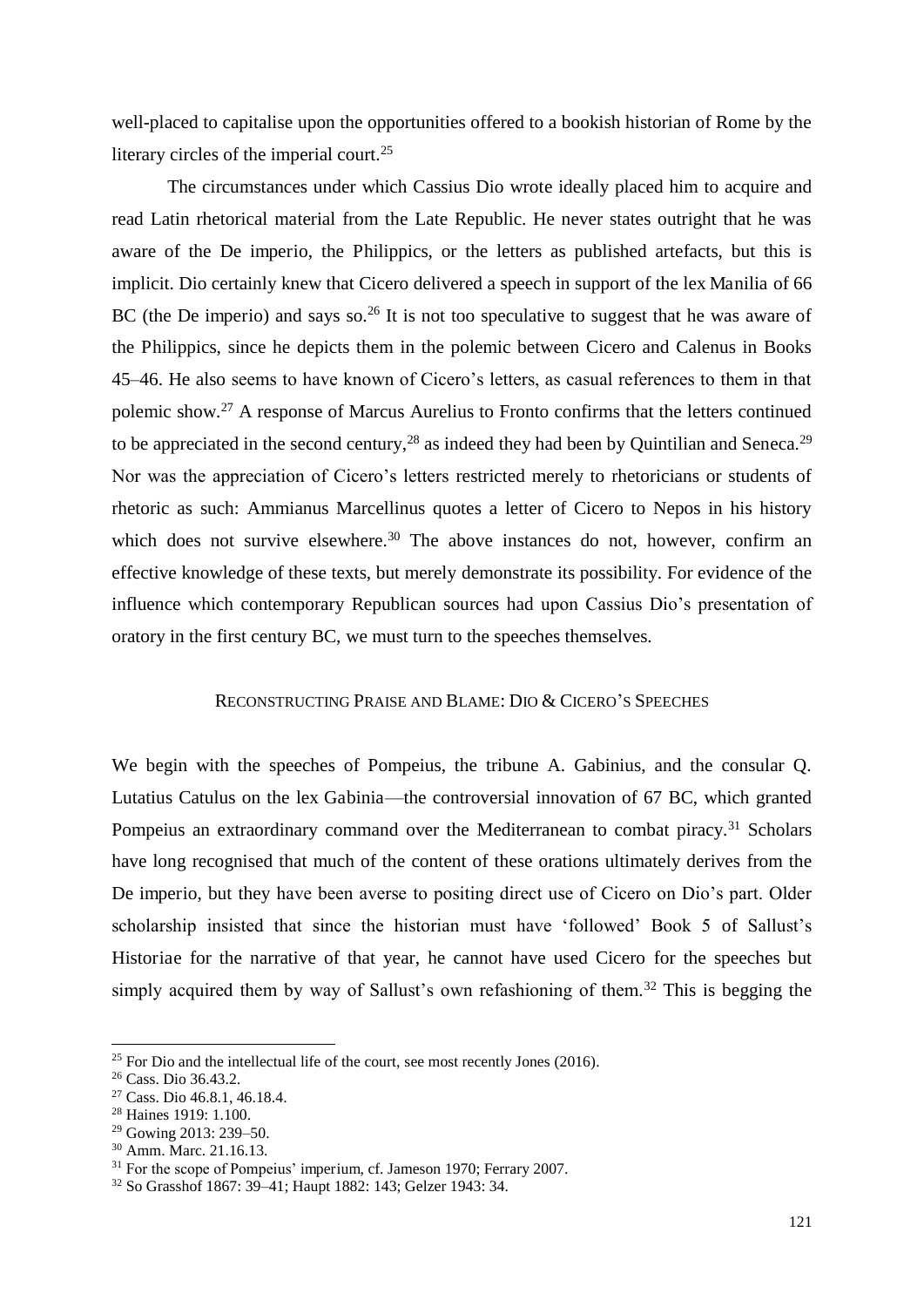question: only twenty short fragments from Sallust's account of 67 BC survive, and we can only guess the precise referents of those which seem to pertain to the lex Gabinia debate  $(5.20-4M).$ <sup>33</sup> More recent work has been sceptical of the possibility that Dio used Cicero directly,  $34$  and Montecalvo, who shows that there is a significant burden of proof required to propose a source other than (ultimately) Cicero, avoids positing a direct relationship.<sup>35</sup> In general, current scholarship either merely notes that the texts of Dio and Cicero are so similar as to suggest a source relationship (with directness unaddressed).<sup>36</sup> or provide only a list of parallels in content.<sup>37</sup> What has been left unanswered is the extent to which the historian modelled, rhetorically, this occasion of oratory around his readings in and understanding of the contemporary Republican evidence, and used the De imperio as a source not only for the 'Ciceronian' side of the argument, but also for the opposite side, reconstructed from testimonies in his source text. In fact, Dio's method with the lex Gabinia speeches can be paralleled elsewhere in his history and in other historians.

Before comparing the texts, a note on chronology must be dealt with. Cicero delivered the De imperio not in 67 BC to advocate the lex Gabinia, but in 66 BC to support the lex Manilia. Dio was probably aware of this, since he mentions that Cicero, as well as Caesar, spoke in support of the latter law.<sup>38</sup> The historian thus transposed Cicero's arguments to a different law, date, and speakers. But the situations were analogous. In Dio, Gabinius and Pompeius assume Cicero's role in advocating Pompeius' power, while his Catulus represents the 'historical' opposition. On the one hand, the similarity of the two contexts explains this choice. Both laws were controversial grants of power proposed by Pompeian tribunes: as such, to Dio both Gabinius and Cicero played parallel roles in the same period. On the other, the De imperio was probably the only extensive material Dio could find that pertained to either law, and their temporal contiguity (67/66 BC) readily suggested their conflation.

<sup>&</sup>lt;sup>33</sup> Sall. Hist. 5.20-24M:

<sup>[20]</sup> quibus de causis Sullam dictatorem uni sibi descendere equo, assurgere sella, caput aperire solitum (uncertain).

<sup>[21] [</sup>speciem et] celebritatem nominis intellego timentem  $(=$  Cass. Dio 36.27.1 or 36.33.3, possibly Gabinius in praise of Pompeius' 'aversion' to further positions of authority, or Catulus on the unpopularity of a dictatorship to resolve the crisis).

<sup>[22]</sup> video ingentia dona quaesitum properantem (perhaps Catulus describing Pompeius' ambition).

<sup>[23]</sup> sane bonus ea tempestate contra pericula et ambitionem (= Cass. Dio  $36.30.5$ , describing Catulus?).

<sup>[24]</sup> nam si in Pompeio quid humani euenisset (= Cass. Dio 36.36a; also Vell. Pat. 2.32.1–3; Val. Max. 8.15.9; Plut. Pomp. 25.10; surely a well-attested admonishment of Catulus against the law).

<sup>&</sup>lt;sup>34</sup> Fechner 1986: 44 n. 35: 'ob man deshalb auf eine direkte Benutzung Ciceros durch Dio für diese Stelle schließen darf, ist fraglich.'

 $35$  Montecalvo 2014: 25–47.

<sup>&</sup>lt;sup>36</sup> Kemezis 2014: 113 n. 53; Coudry forthcoming.

<sup>&</sup>lt;sup>37</sup> van Ooteghem 1954: 170 n. 1; Rodgers 2008: 308-12; Montecalvo 2014: 25-47.

 $38$  Cass, Dio  $36.43.2$ .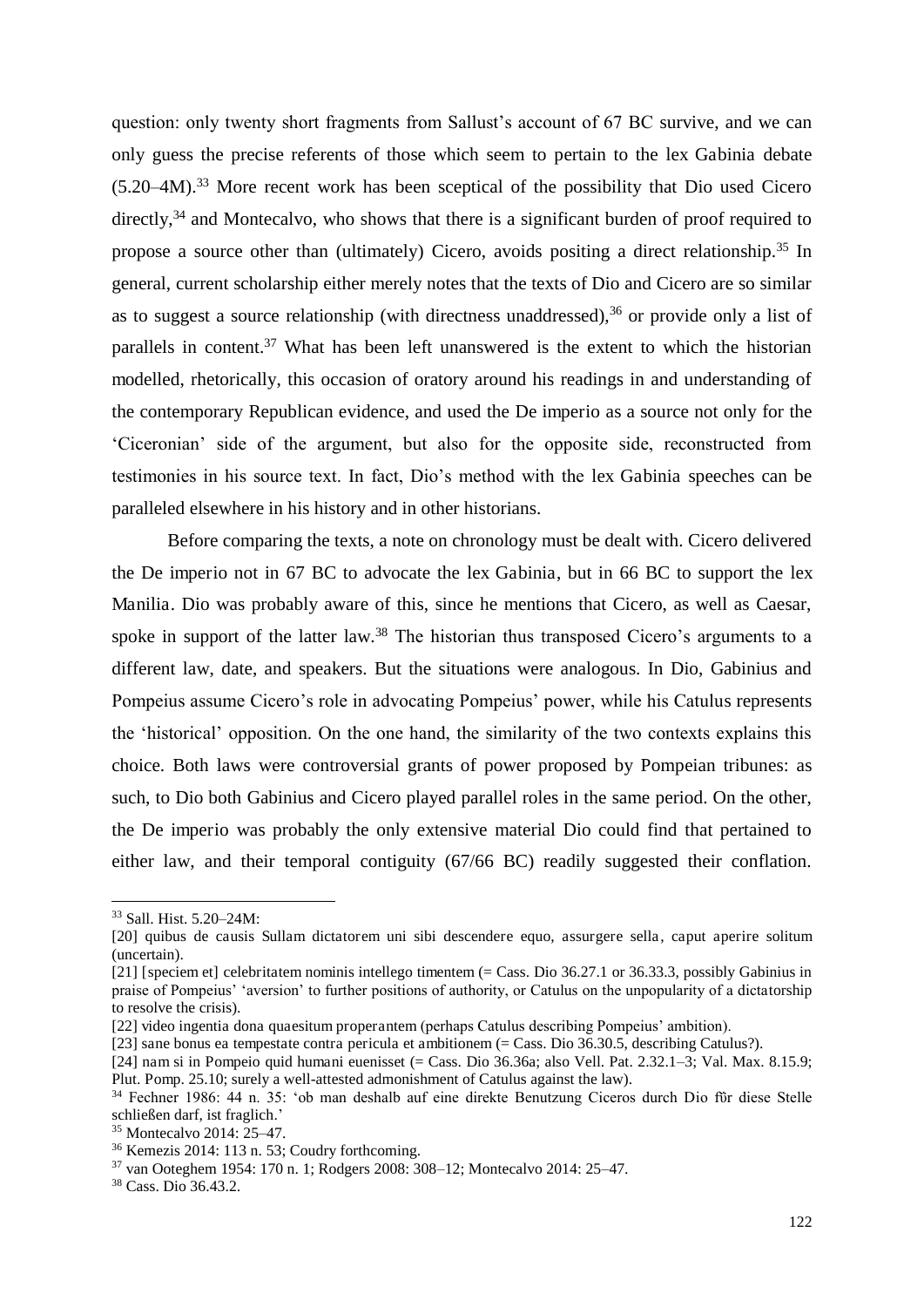Rather than treat both laws at length, Dio thus collapsed two examples of the same problem into a single vignette, and explored this problem when it first arose in the historical narrative. This explains the brevity of Dio's treatment of the lex Manilia, which he viewed (reductively) as a simple parallel to the scenario of 67 BC (Cass. Dio 36.42–43).

This kind of distortion seems peculiar, but it can be found throughout ancient historiography. In the Bellum Catilinae, to give only one example, Sallust provides Catilina with a single speech in the Senate meeting of 8 November 63 BC, during which Catiline, after Sallust's rendering of Cicero's First Catilinarian, makes his defence to vigorous senatorial opposition (obstrepere omnes), and closes with the (in)famous threat, 'incendium meum ruina restinguam' (Sall. Cat. 31.5–9). In fact, Catilina spoke at two separate Senate meetings. According to the Pro Murena, the apology and the hostile reaction (congemuit senatus) occurred on 8 November after Cicero's speech; but Catilina threatened ruina several days previously, in response to Cato's move to prosecute him (Cic. Mur. 51). Presumably this collapsing of Catilina's two speeches into one was the historian's own work. Dio, as we shall see later, took similar liberties elsewhere in his history, too: his 'Philippic' of Cicero (45.18– 47) is set in the context of the Fifth Philippic—the Senate meeting of 1–3 January 43 BC but with the addressee of the Eighth Philippic, Calenus. Like Sallust, Cassius Dio took certain liberties to compress the maximum amount of information about the debates on an issue into the minimum amount of space.

On to Dio's lex Gabinia. Dio begins with Pompeius' short recusatio imperii (36.25– 26), a calculated attempt to acquire the proposed honour of the lex Gabinia by appearing to accept it only under compulsion. Pompeius' oration in the contio opens with a short and wholly commonplace captatio beneuvlentiae that has no relation to the De imperio. The central argument that follows, however, is much indebted to Cicero's own: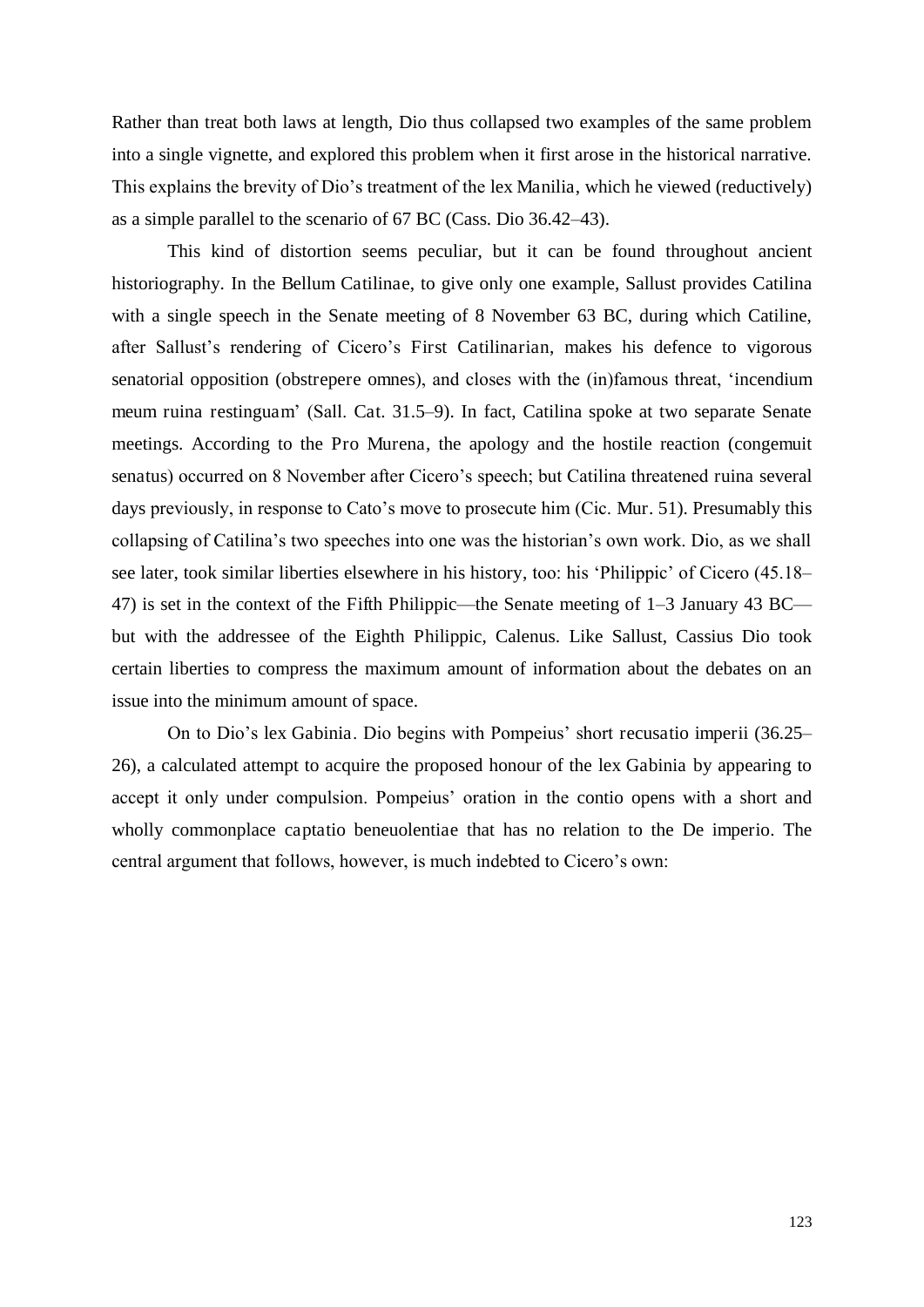αύτός τε γάρ έκ παίδων κέκμηκα, και ύμας δεί καί περί τούς άλλους σπουδάζειν. ή ού μέμνησθε όσα μεν εν τω προς τον Κίνναν πολέμω εταλαιπώρησα, καίτοι κομιδή νέος  $\ddot{\omega}$ ν, ὅσα δὲ ἔν τε τῆ Σικελία καὶ ἐν τῆ Ἀφρικῆ έκαμον, μηδέπω καθαρῶς ές εφήβους τελῶν, όσα δε έν τη Ίβηρία έκινδύνευσα, μηδέ βουλεύων πω; ἐφ' οἶς ἅπασιν οὐγ ὅτι αχάριστοι πρός με εγένεσθε έρῶ. πόθεν; πολλοῦ γε καὶ δεῖ πρὸς γὰρ τοῖς ἄλλοις ὧν πολλών και μεγάλων παρ' ύμων ήξιώθην, και αύτό το πιστευθήναί με την έπι τον Σερτώριον στρατηγίαν, μηδενός ἄλλου μήτ' έθελήσαντος μήτε δυνηθέντος αύτην  $\dot{v}$ ποστῆναι, τό τε ἐπινίκια καὶ ἐπ' ἐκείνη παρὰ τό νενομισμένον πέμψαι μεγίστην μοι τιμήν ήνεγκεν. άλλ' ότι πολλάς μεν φροντίδας  $\pi$ ολλούς δέ κινδύνους υπέμεινα, κατατέτριμμαι μεν το σώμα... Cass. Dio 36.25.1–4

For I have toiled since my infancy, and you ought to be favouring others as well. Or do you not recall how much hardship I endured in the war against Cinna even though I was just a youth? Or how I exerted myself in Sicily and in Africa, even though I had not yet come of age? Or how many risks I ran in Spain, although not yet a senator? I will not say that you have been ungrateful to me for these services. Why would I? Quite the opposite. For in addition to the many and great other benefits of which you have deemed me worthy, the greatest distinction was conferred upon me by your choice to entrust me with the war against Sertorius when there was no one else willing or able to undertake it—and by your choice to give me a triumph for that campaign, contrary to custom. But as I have endured many anxieties and many hardships, I am worn away in body . . .

 $\overline{a}$ 

quid tam nouum quam adulescentulum priuatum exercitum difficili rei publicae tempore conficere? confecit. huic praeesse? praefuit. rem optime ductu suo gerere? gessit. quid tam praeter consuetudinem quam homini peradulescenti cuius aetas a senatorio gradu longe abesset imperium atque exercitum dari, Siciliam permitti atque Africam bellum que in ea prouincia administrandum? fuit in his prouinciis singulari innocentia, grauitate, uirtute, bellum in Africa maximum confecit, uictorem exercitum deportauit. quid uero tam inauditum quam equitem Romanum . . . triumphare? . . . quid tam inusitatum quam ut, cum duo consules clarissimi fortissimique essent, eques Romanus ad bellum maximum formidolosissimumque pro consule mitteretur? missus est.

Cic. De imp. Cn. Pomp. 61–2

What could be so novel as for a little stripling of a private citizen to enlist an army in a time of difficulty for the Republic? He enlisted it. To command it? He commanded it. To conduct the whole affair excellently under his own leadership? He conducted it. What could be so uncustomary as to give imperium and an army to a mere lad, whose youth still kept him far away from senatorial rank? To have Sicily and Africa entrusted to him and the war to be carried out there, too? In these provinces he conducted himself with singular trustworthiness, distinction, and valour. What, truly, could be so unheard of as for a Roman eques to triumph? . . . What was ever so unusual as a situation in which, when there were already two highly distinguished and brave consuls, a Roman eques should be sent as proconsul to a most important and formidable war? He was sent.

The similarities between these passages require examination in detail.<sup>39</sup> It is clear that Dio modelled his Pompeius around the De imperio not only in the arguments used—which are successive, proceeding in the Ciceronian order—but in much of the rhetorical strategy

<sup>39</sup> Pace van Ooteghem 1954: 170 n. 1; Rodgers 2008: 308–9; Montecalvo 2014: 34–5.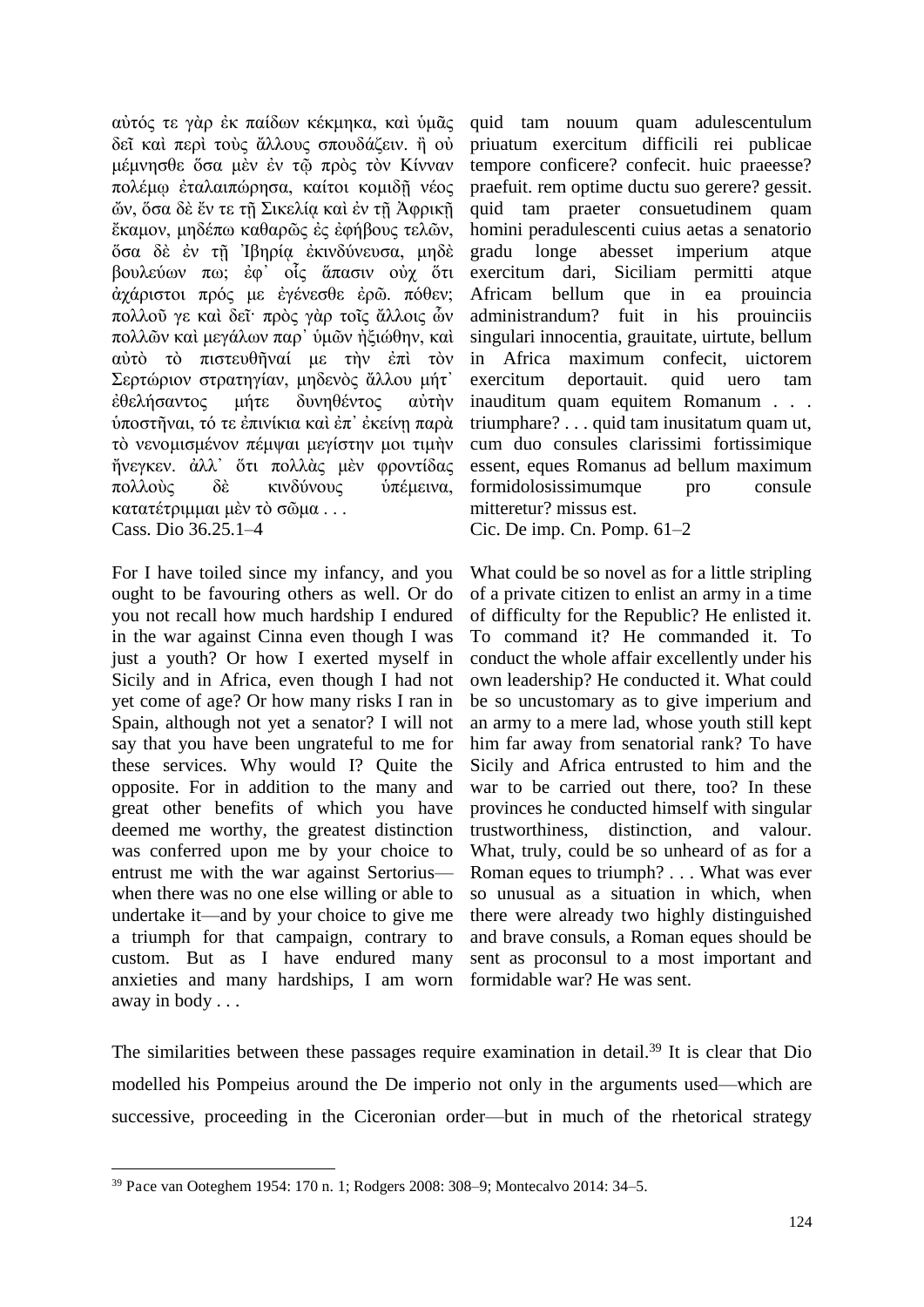pursued. Both adopt a string of anaphora in  $\ddot{\circ} \sigma \alpha$  and quid, particularly emphasised in the first half of their speeches during the parallel exposition of Pompeius' youthful exceptionality. This leads to Pompeius' unprecedented command in Hispania against Sertorius, though not yet of senatorial rank, in the middle of both arguments. The enumeration of Pompeius' youthful commands is also provided chronologically in each. While this is hardly a telling similarity in itself, the additional detail both provide certainly is: assuming that difficili rei publicae tempore denotes the Sullan civil wars, both texts move from the early 80s to Sicily, Africa, and then Sertorius, with an identical note in both at this stage on the unprecedented equestrian triumph. Closing with Sertorius, each also refers obliquely to the failure of Metellus Pius in Hispania when Pompeius was awarded proconsular imperium there in 78 BC.<sup>40</sup> There is a possibility that Dio's version mirrors Cicero's use of brachylogy with the sudden interjection  $\pi \phi \theta$  is  $\pi \phi \lambda \phi$  ve kat  $\delta \tilde{\epsilon}$  in otherwise lengthy clauses (so confect t, gessit, etc.), although this is less conclusive. Finally, Pompeius' closing exhortation to the Quirites to elect someone else, 'since surely I am not the only man with military experience . . . not to seem to favour anyone by naming names', mirrors Cicero's phrasing earlier in the De imperio (ego autem nomino neminem; qua re irasci mihi nemo poterit).<sup>41</sup>

Of equal interest for our purposes is the degree to which Dio captures Pompeius' persona as a Republican orator. Whether Pompeius actually spoke in the contio before the vote on the lex Gabinia is unclear. Certainly Dio thought so, although Plutarch writes that he only made a public address the day after.<sup>42</sup> Appian wrongly omits the debate altogether.<sup>43</sup> Probably the dynast spoke at some point in connection with the law. Be that as it may, much of what we know about Pompeius' oratory is represented here. The recusatio imperii was a favoured Pompeian tactic,<sup>44</sup> especially in the contio, where he could compensate for his rather average oratorical ability by making direct appeals to the people and advertising his military achievements.<sup>45</sup> This oratorical profile—the dissimulatio, the popular appeal in the contio, the enumeration of military services—are all present in Dio's speech. What we appear to have is a conscious choice on the historian's part to align a speech of his own composition, supporting Pompeius' extraordinary power in the 60s, with the contemporary evidence for the

<sup>&</sup>lt;sup>40</sup> Sall. Hist. 1.77.22M; Plut. Pomp. 17. Cf. Cic. Phil. 11.18: quia consules recusabant.

 $41$  Cass. Dio 36.26.4; Cic. De imp. Cn. Pomp. 37; first observed by Montecalvo 2014: 32.

<sup>&</sup>lt;sup>42</sup> Plut. Pomp. 26. Dio and Plutarch also differ on the chronology: probably wrongly, Dio collapses the debate and the vote into a single day—in Plutarch they take two—but see earlier for the Sallustian precedent (Sall. Cat.  $31.5-9$ ).

<sup>&</sup>lt;sup>43</sup> App. Mith. 94.

 $44$  Vervaet 2010; also Rich 2010.

 $45$  On this point Blom 2011 is especially important.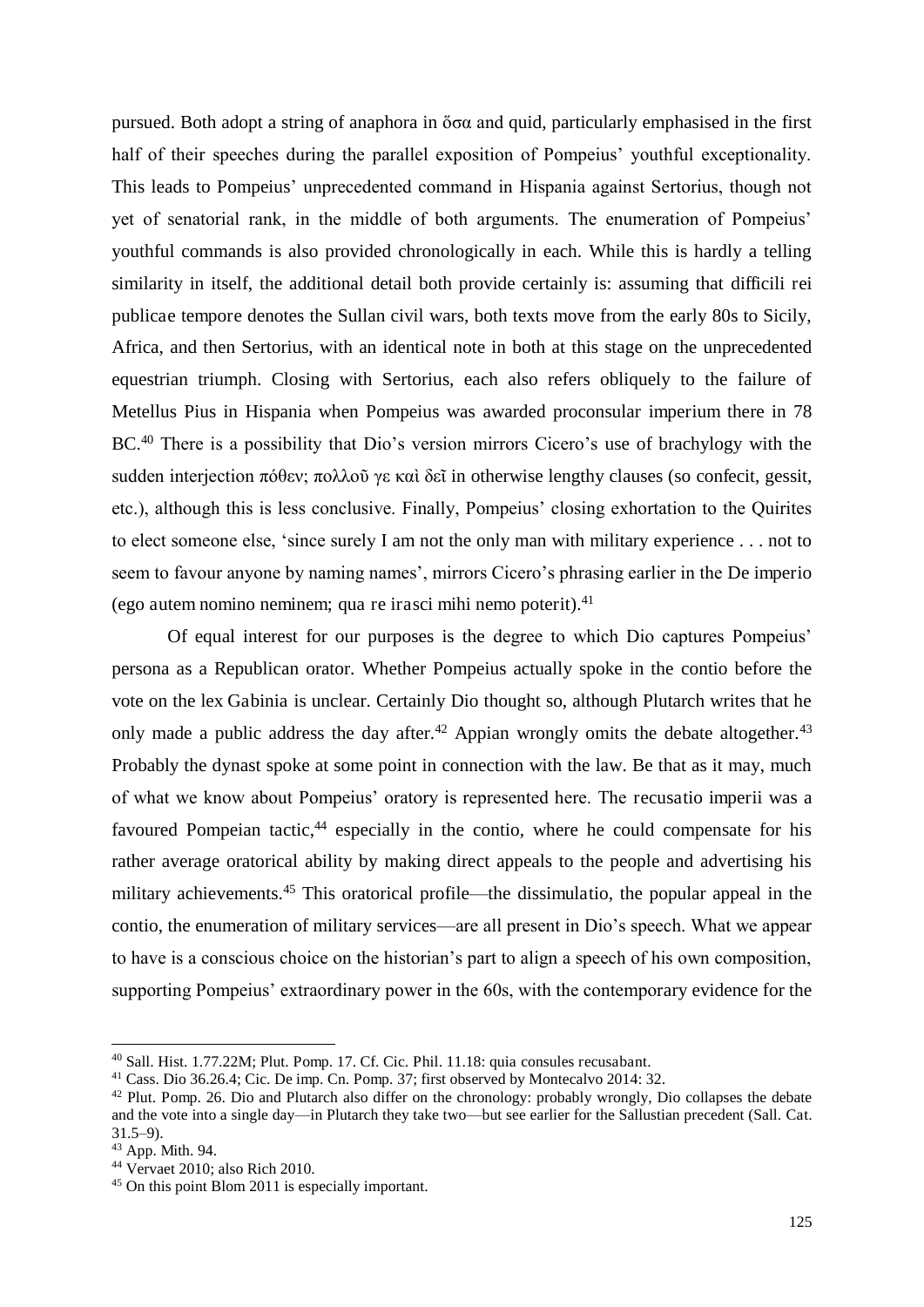arguments used in a similar historical situation, and with such testimonies of the speaker's oratorical style as he was able to find.<sup>46</sup> As we shall see, this is not the only occasion on which Dio seems to have aimed to capture a Republican orator's idiolect.

The exhortation of Gabinius that follows this recusatio provides more ample evidence of Dio's direct use of the De imperio. The parallels in argumentative and rhetorical strategy are more numerous, and Gabinius' role in 67 BC is clearer: he certainly spoke in contione in support of his own law (Cic. Red. sen. 11). The extent to which Cassius Dio captures the tribune's oratorical persona is more complex, since fewer testimonies survive. Cicero is biased, although there may be some truth in his assertion that, like Pompeius, Gabinius was not naturally quick on his feet as a speaker, nor adept in the courts (Cic. Q Fr. 3.2.2–3 [SB 22], 3.4.3 [SB 24]). Cicero's account of the tribune's performance in the contio in 58 BC, mocking his attempt to affect grauitas to mask his drunkenness, is perhaps more exaggeration than barefaced lie (Cic. Red. sen. 13). None of this translates to the rogatio of Dio's Gabinius: it is a composed and artificial piece of eloquence.

What Dio does take from the 'Ciceronian' profile of Gabinius is his character. Cicero describes him as a turbulent tribune, who proposed commands for Pompeius out of partisanship, and as a corrupt demagogue (Cic. Red. sen. 10, 12; Sest. 18, 28-29; also Plut. Pomp. 25.6–7; Val. Max. 8.1.abs.3). This is fully replicated in Dio's account: Gabinius is characterised as a reprobate who colluded with Pompeius, advocating the lex Gabinia in the pursuit of selfish interests over the public good. In keeping with that persona, Gabinius strikes a falsely patriotic tone after his proemium that is simply too similar to the De imperio to be coincidental:

 $46$  Pace Millar 1961; 15 n 46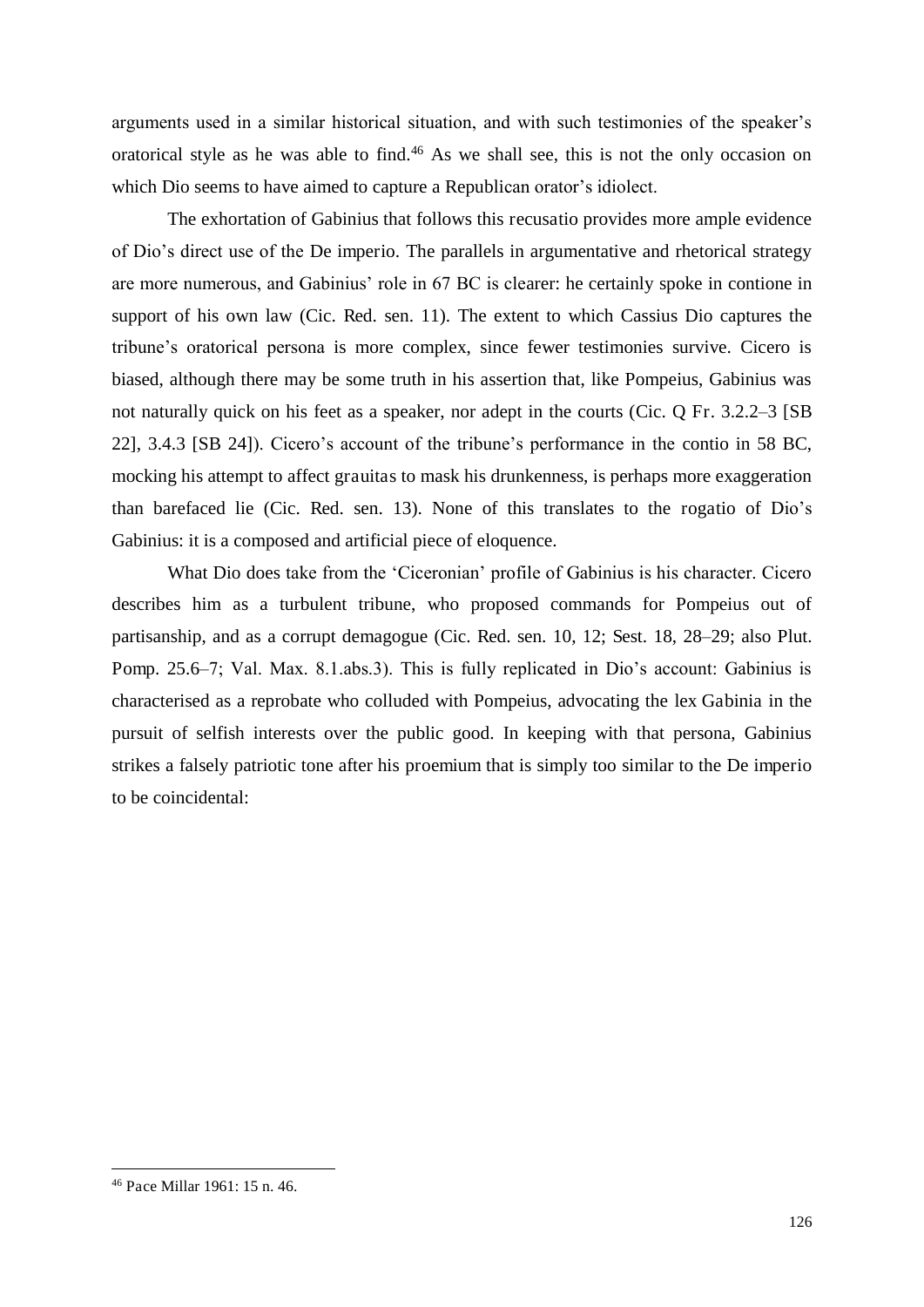βουλοίμην μεν γαρ ἂν πολλούς ύμῖν άγαθούς άνδρας είναι, καί είγε καί εύξασθαι δεί, εύξαίμην άν έπει δ' ούτ' εύγης το πράγμα τούτό έστιν ούτ' αυτόματόν τω παραγίγνεται, άλλά δεί καί φύναί τινα πρός αύτό έπιτηδείως, και μαθεΐν τα πρόσφορα, και άσκῆσαι τὰ προσήκοντα, καὶ παρὰ πάντα άγαθη τύχη χρησθαι, ἅπερ που σπανιώτατα αν τω αύτω ανδρί συμβαίη, χρή πάντας ύμας όμοθυμαδόν, όταν τις τοιούτος εύρεθη, καί σπουδάζειν αύτον και καταχρήσθαι αυτώ, κἂν μή βούληται. καλλίστη γὰρ ή τοιαύτη βία και τω ποιήσαντι και τω παθόντι γίγνεται . . .

#### Cass. Dio 36.27.5–6

For I would wish that you had many good men, and if it were necessary to pray for it, then that is what I would do. But since that blessing is not a praying matter and does not come of its own accord to anyone, but rather requires that one be naturally inclined to it, and learn what is relevant, and practice what is required, and above all must enjoy felicitas—all of which I suppose very seldom occur in the same one man—you must, therefore, all cleave to him with one accord, and make use of him, whenever such a man is found—even if he himself does not wish it. For this form of compulsion is the finest that can occur to him who employs it, and to him who suffers it . . .

utinam, Quirites, uirorum fortium atque innocentium copiam tantam haberetis ut haec uobis deliberatio difficilis esset quemnam potissimum tantis rebus ac tanto bello praeficiendum putaretis! nunc uero cum sit unus Cn. Pompeius qui non modo eorum hominum qui nunc sunt gloriam sed etiam antiquitatis memoriam uirtute superarit, quae res est quae cuiusquam animum in hac causa dubium facere possit? ego enim sic existimo, in summo imperatore quattuor has res inesse oportere, scientiam rei militaris, uirtutem, auctoritatem, felicitatem.

Cic. De imp. Cn. Pomp. 27–8

I wish, citizens, that you had such a great abundance of brave and honest men that the choice of who you thought most suitable to set at the head of such momentous affairs and so great a war were a difficult one! But since at this time there is this one Gnaeus Pompeius, who has surpassed not only the glory of those men now living but even the recollection of our history, what is there that can make anyone's mind doubtful in this case? For I think that the greatest general must have the following four qualities: a knowledge of military affairs, valour, authority, and felicitas.

Several points are of interest here. Both advertisements of Pompeius' virtues begin with aporia, expressed in βουλοίμην ἂν and utinam, and wish that Rome had more men of Pompeius' calibre. It is striking that both arguments open with the same rhetorical figure before moving on to stress the exceptionality of Pompeius alone, in roughly the middle of the thought. Moreover, the point that follows in both Dio and Cicero concludes that no one should hesitate to make use of such a character when he is available to the res publica. The argument of Dio's Gabinius, that all of the virtues of the ideal leader are present in τῷ αὐτῷ  $α\delta$ <sub>0</sub>, is of course the main thrust of De imp. Cn. Pomp. 28–49 as a whole, but it is notable that  $\dot{\alpha}$   $\gamma$  $\alpha$  $\theta$  $\tilde{\eta}$  τύ $\gamma$  or felicitas features in both passages: Pompeius' felicitas, praised throughout Cicero's speech  $(9, 28, 47, 48)$ , rightly found its way into Dio's oration. It may be a simple coincidence that the qualities of the ideal general in Gabinius' speech number four, in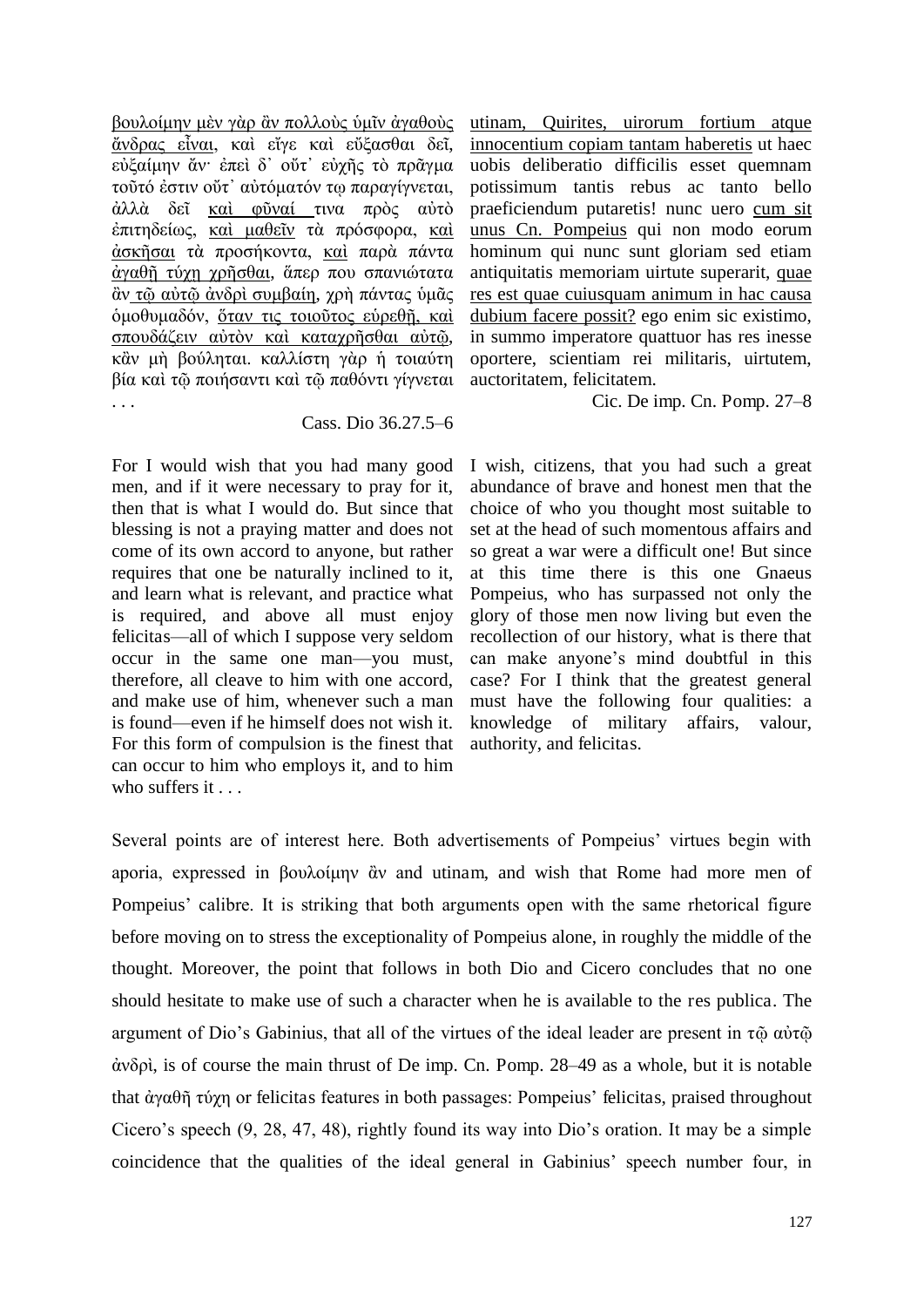polysyndeton (δεῖ καὶ φῦναί . . . καὶ μαθεῖν . . . καὶ ἀσκῆσαι . . . καὶ χρῆσθαι), mirroring the asyndetic group of four virtues in Cicero (scientiam rei militaris, uirtutem, auctoritatem, felicitatem). What is clear, in any case, is that the arguments adduced by Dio's Gabinius in 67 BC are a close match for those we recognise from Cicero in the debate of the following year.

After a short bridging sentence, Gabinius' rogatio proceeds to its next point. As with the previous passage, what Dio produces appears again to be a compression of Ciceronian arguments made in 66 BC, again preserving the rhetorical strategies originally employed:

άλλ' <u>ὃν ἔφηβον ὄντα ἄρχειν εΐλεσθε</u>, τοῦτον άνδρα γεγονότα άποδοκιμάσετε; καί ω ίππεϊ  $\ddot{\epsilon}\tau$   $\ddot{\text{o}}\text{v}\tau$   $\tau$   $\ddot{\text{o}}\text{v}\epsilon$   $\tau$   $\ddot{\text{o}}\text{v}\tau$   $\tau$   $\ddot{\text{o}}\text{v}\text{c}$   $\tau$   $\ddot{\text{o}}\text{v}\text{c}$   $\tau$   $\ddot{\text{o}}\text{v}\text{c}$   $\tau$   $\ddot{\text{o}}\text{v}\text{c}$   $\tau$   $\ddot{\text{o}}\text{v}\text{c}$   $\tau$   $\ddot{\text{o}}\text{v}\text{c}$   $\tau$   $\ddot$ ένεχειρίσατε, τούτω βουλής γεγονότι την στρατείαν ταύτην ού πιστεύσετε; καί ού καί  $\pi$ οίν άκοιβῶς πειραθῆναι, μόνου πρὸς τὰ τότε κατεπείξαντα ύμᾶς ἐδεήθητε, τούτω νῦν, iκανώτατα αύτοῦ πεπειραμένοι, τὰ παρόντα ούδεν ήττον εκείνων αναγκαΐα όντα ούκ  $\epsilon$ πιτρέψετε; καί ὃν ούδε ἄργειν ἔτι πω καί τότε δυνάμενον έπι τον Σερτώριον έχειροτονήσατε, τούτον υπατευκότα ήδη έπι τούς καταποντιστάς ούκ έκπέμψετε;

Cass. Dio 36.28.2–3

But he, whom you chose to command as a youth, you will reject now that he's a grown man? He, to whom as an eques you entrusted those wars, you will not entrust this campaign now that he's a senator? Of him who alone you had need for the emergencies back then before putting him properly to the test, will you not now entrust this, an emergency no smaller than those ones, now that you have more than sufficiently tested him? And he, whom you engaged against Sertorius when not yet able to hold a magistracy, you will not now send against the pirates now that he's a consular?

qui e ludo atque e pueritiae disciplinis bello maximo atque acerrimis hostibus ad patris exercitum atque in militiae disciplinam profectus est, qui extrema pueritia miles in exercitu summi fuit imperatoris, ineunte adulescentia maximi ipse exercitus imperator, qui saepius cum hoste conflixit quam quisquam cum inimico concertauit, plura bella gessit quam ceteri legerunt, pluris prouincias confecit quam alii concupiuerunt, cuius adulescentia ad scientiam rei militaris non alienis praeceptis sed suis imperiis, non offensionibus belli sed uictoriis, non stipendiis sed triumphis est erudita.

Cic. De imp. Cn. Pomp. 28

Who set out from school and juvenile education for his father's army and the discipline of the camp in the midst of the greatest war and fiercest foes; who became the soldier of the greatest general when in the height of boyhood, then himself became the general of a great army upon attaining adolescence; who fought with the enemy more often than any other, waged more wars than others have even read about, subdued more provinces than others have dreamed of; whose youth was trained to military matters not by another's precepts, but by his own commands.

In both excerpts the rhetorical technique deployed is anaphora in the relative pronouns  $\delta \zeta$  and qui, in a tetracolon in both instances. The repetition of the pronouns is also matched by some polyptoton ( $\delta v$ ,  $\dot{\phi}$ ,  $\delta \dot{v}$ ,  $\delta v$ ; qui, cuius). It seems an unusual coincidence that in each case the repetition and case-variation of the pronoun should occur in the same argumentative thought, where Gabinius and Cicero focus on the exceptionality of Pompeius' career in his youth—a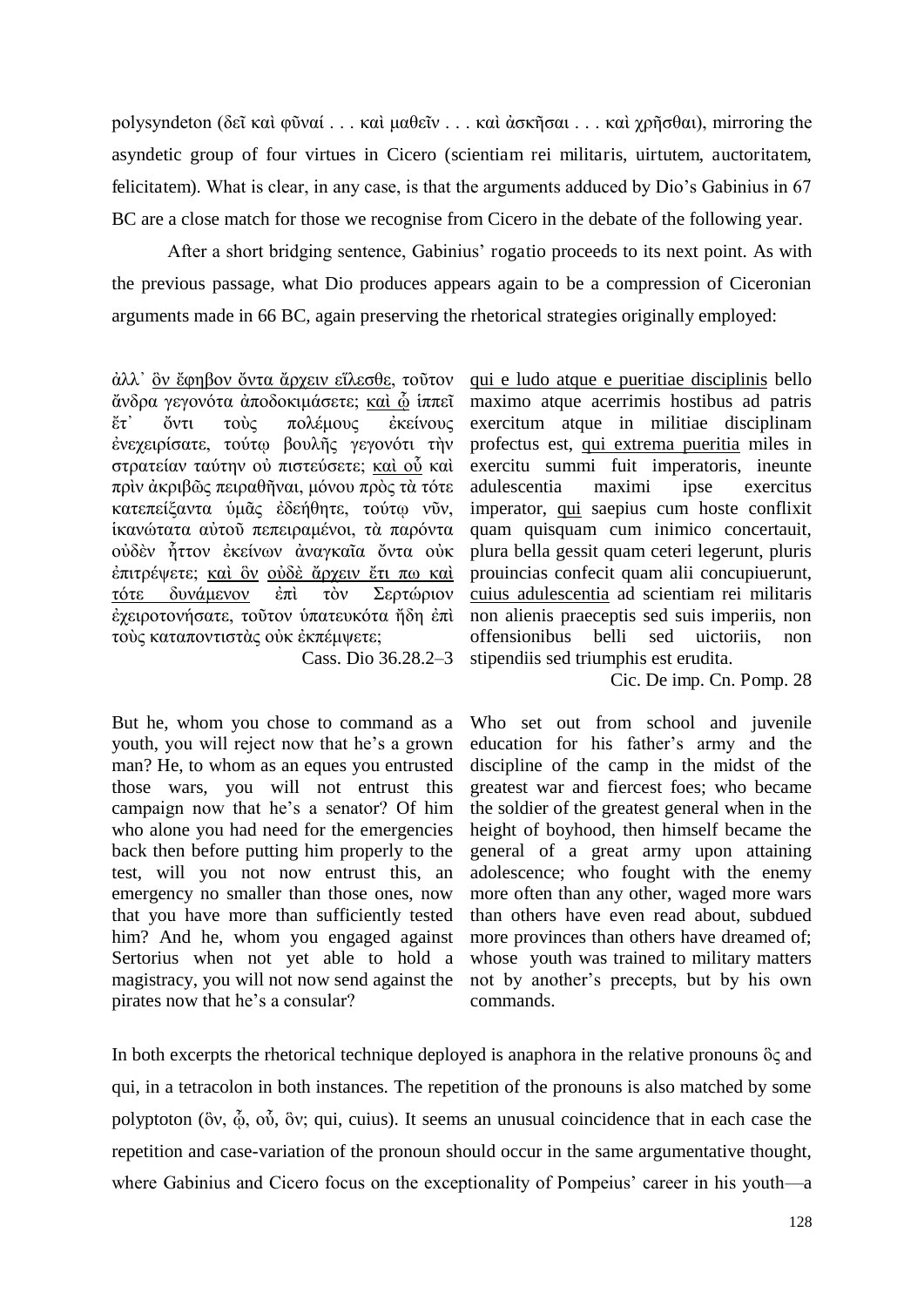development of the argument of Pompeius' recusatio found also in Cicero. The progression of the argument between these passages and those that preceded it (quoted above) is also broadly consonant: just under half of Dio's rogatio of Gabinius (36.27.5–28.3) is modelled closely on sections 27–28 of Cicero's speech, and adduces specific arguments and rhetorical figures in the order in which they occurred there.

Cicero additionally appealed to Roman self-interest in his advocacy of the lex Manilia, an appeal that Dio's speech of Gabinius again repeats. Citing the precedent of Pompeius' earlier successes, Cicero assured the Quirites that none could doubt 'quam facile imperio atque exercitu socios et uectigalia conseruaturus sit.<sup>347</sup> Similarly, Dio's Gabinius lauds the general's proven ability 'τὰ ὑμέτερα αὔξειν καὶ τὰ τῶν συμμάχων σώζειν τά τε τῶν  $\dot{\alpha}$ νθισταμένων προσκτᾶσθαι' in previous commands.<sup>48</sup> This focus on Pompeius' capacity to preserve and maintain Rome's allies and revenues is the last of five points—including the general's felicitas, his uniqueness, the imperative to support him unanimously, and the glory of his career even from youth—advanced in Pompeius' favour by Cicero in 66 BC. All five are reproduced by Cassius Dio in the rogatio of 67 BC.

Of course there is an irony in having Gabinius, of all people, play the part of Cicero: his distaste for the tribune was marked.<sup>49</sup> Dio's dislike of Cicero himself was equally strong: in a long tirade he describes the orator as 'the greatest boaster of all men alive . . . boorish and hateful, and as such envied and despised even by those he had once pleased'.<sup>50</sup> Perhaps the historian was playing with Cicero by placing his arguments and language into the mouth of someone he vigorously opposed. Sallust has Catilina harangue his supporters with the phrase 'quae quo usque tandem patiemini, o fortissumi uiri?'—an ironic refashioning of the opening of the First Catilinarian.<sup>51</sup> Possibly Dio was enjoying a similar jeu d'esprit. But the lengthy speech of Catulus against the lex Gabinia that closes the debate suggests otherwise. It shows that Dio's principal concern was to give a snapshot of the actual character of the debate surrounding the issue of Pompeius' power in the 60s: Gabinius as rogator could not be eclipsed from the discussion, and Cicero simply provided the best evidence for the sort of content that might be appropriate.

 $47$  Cic. De imp. Cn. Pomp. 45.

<sup>&</sup>lt;sup>48</sup> Cass. Dio 36.28.1.

 $49$  cf. nn. 51–3.

<sup>&</sup>lt;sup>50</sup> Cass. Dio 38.12.4-7.

<sup>&</sup>lt;sup>51</sup> Sall. Cat. 20.9 with Cic. Cat. 1.1: quo usque tandem abutere, Catilina, patientia nostra?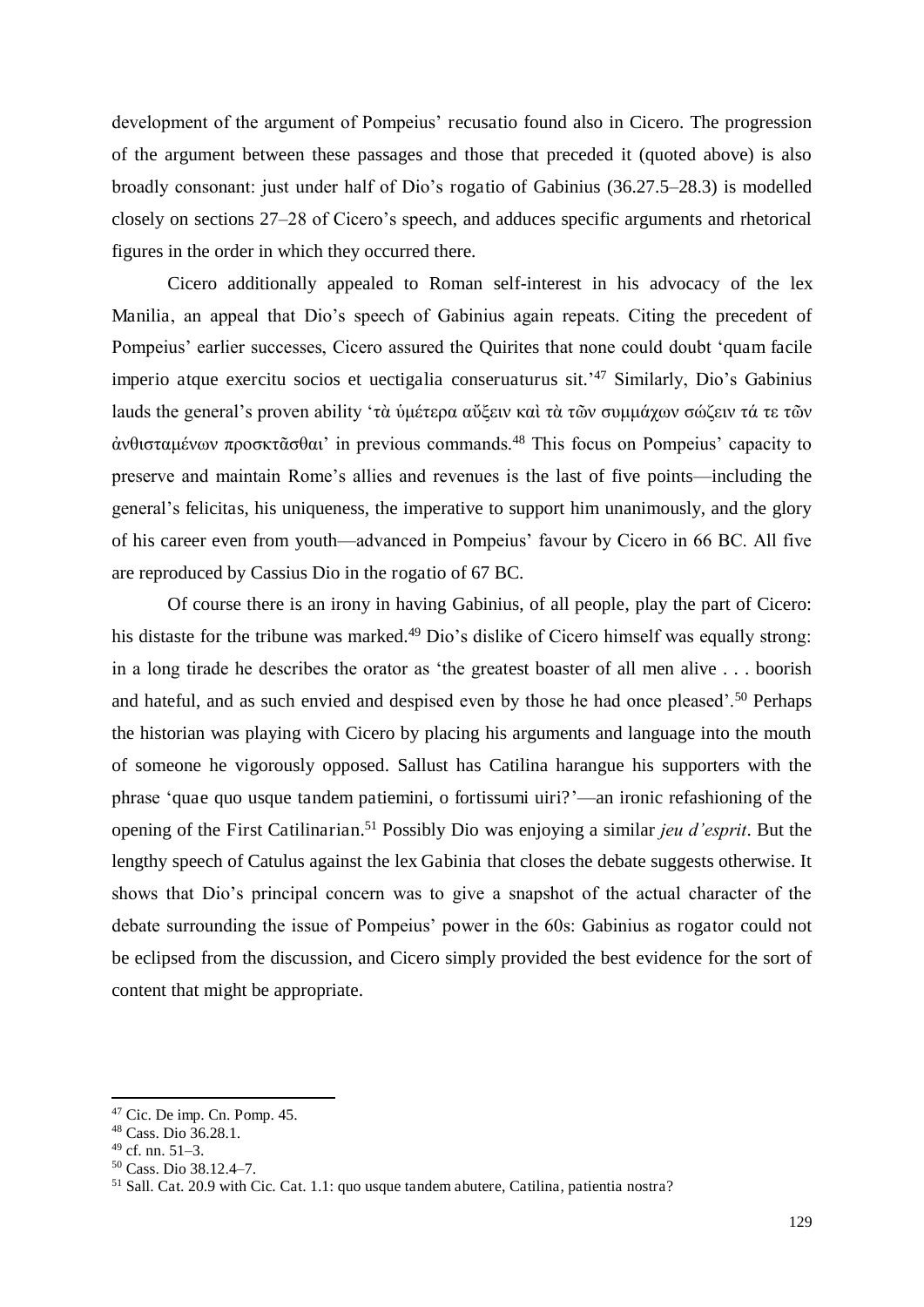Whether the historical Catulus actually spoke is unclear. We know that both Catulus and Hortensius publicly opposed the lex Manilia,<sup>52</sup> and that Hortenius spoke against Gabinius' proposal a year earlier.<sup>53</sup> But Barbara Rodgers argues that all historians, including Dio, were wrong in giving Catulus a public role in the debates of 67 BC.<sup>54</sup> Although Cicero in the De imperio mentions Hortensius' activity in the discussion of that year, he seems to make no reference to Catulus, apparently citing only his objections to the lex Manilia of the current year, 66 BC. As such, we might assume that he did not speak. Rodger's view has been rightly challenged (Coudry forthcoming; also Morstein-Marx 2004: 181), based, as it is, upon the questionable assumption that Cicero would have cited Catulus had he also been a member of the opposition to the lex Gabinia too. But Cicero's explanation of Hortensius' role in 67 BC extends to no more than two fairly brief comments: clearly he did not intend to give a comprehensive overview of the debate surrounding Gabinius' law. Rodgers' second point, that when Cicero finally quotes Catulus' objections to Pompeius' power he is 'clearly describing a very recent event' (i.e. 66 BC on the lex Manilia), is also moot. There is nothing in the quotation to suggest that Catulus had just spoken; if there is, Rodgers does not specify what (Rodgers 2008: 289; Cic. De imp. Cn. Pomp. 63-64). His opposition could just as easily have been voiced in 67 BC, as all our sources attest.

Dio uses his Catulus as a catch-all opponent to Pompeius' extraordinary commands, representing through him the points made by Hortensius in 66 BC and probably Q. Lutatius Catulus himself a year earlier. If either published their speeches we have no trace of them: Cicero neither mentions such texts in the Brutus nor considered Catulus in numero oratorum (Cic. Brut. 133, 222). In fact, Cassius Dio did not need them, since the De imperio contains ample evidence of the case that they put. According to Cicero, Catulus and Hortensius made four arguments: 1) that great power ought not to be entrusted to one man alone; 2) that this principle ought to apply even to the most exceptional statesman; 3) that such extraordinary commands would contravene the mores majorum; and 4) that it was inappropriate to bestow power upon a priuatus rather than an existing promagistrate.

Dio reconstructs all four for inclusion into the oration he gives to Catulus against the lex Gabinia. It is important to note here that in the Roman History these arguments are packaged, rhetorically, in a manner entirely of the historian's own devising. Understandably so; Dio did not have access to Catulus' rhetorical strategy in Cicero's text, but merely

 $52$  Cic. De imp. Cn. Pomp. 51.

 $53$  Cic. De imp. Cn. Pomp. 52.

<sup>&</sup>lt;sup>54</sup> Rodgers 2008: 289-300. Cf. Cass. Dio 36.36; Plut. Pomp. 25.5-6; Val. Max. 8.15.9; Vell. Pat. 2.32.1-3; possibly Sall. Hist. 5.22-4M.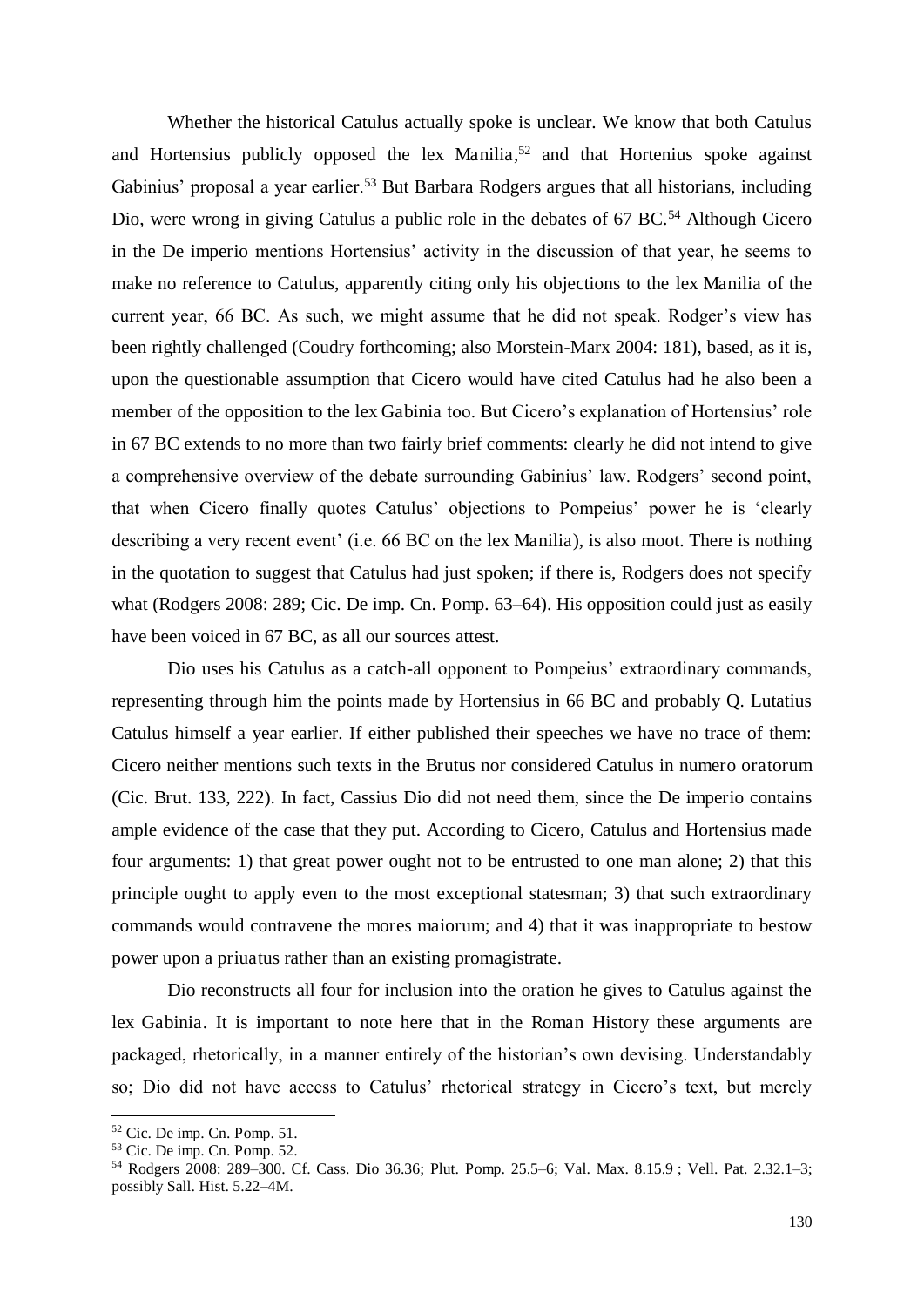testimonies to the specific points he had raised. Of these four points, the first occurs immediately after a short proemium in which Catulus underlines his concern for the public welfare, repeating this later in the speech as well:

έγώ τοίνυν πρῶτον μέν καί μάλιστά φημι δεΐν μηδενί ένι άνδρι τοσαύτας κατά το έξης άρχὰς ἐπιτρέπειν. τοῦτο γὰρ καὶ ἐν τοῖς νόμοις άπηγόρευται...

τίς γαρ ούκ οἶδεν ὅτι ούτ' ἄλλως καλῶς ἔχει ούτε συμφέρει ενί τινι τα πράγματα προστάσσεσθαι και ένα τινα πάντων των ύπαρχόντων ήμιν άγαθων κύριον γίγνεσθαι, κἂν τὰ μάλιστα ἄριστός τις ἦ;

Cass. Dio 36.31.3, 36.35.1

First and foremost, then—and most importantly—I say that we should never entrust such great commands to a single man, one after another. man, one after another. For this is forbidden under the law . . .

For who does not know that it is neither appropriate nor beneficial to entrust these affairs to one man, and for one person to become master over all our current affairs even if he be the finest man of all?

quid ait Hortensius? si uni omnia tribuenda sint, dignissimum esse Pompeium, sed ad unum tamen omnia deferri non oportere

Cic. De imp. Cn. Pomp. 52

Q. Catuli . . . qui cum dissuadens legem in contione dixisset esse quidem praeclarum uirum Cn. Pompeium, sed nimium iam iberae rei publicae, neque omnia in uno reponenda adiecissetque.

Vell.Pat. 2.32

What does Hortensius say? That if all things should be entrusted to one man, Pompey would be the most worthy of all, but nevertheless, these should not be conferred upon a sole individual.

When speaking in opposition to the law, Catulus said in the contio that Gnaeus Pompey was indeed a great man, but already too great for a free Republic, and that all powers should not be placed in one man

From Cicero we can be reasonably confident that in 66 BC, Hortensius objected to the lex Manilia on the principle of avoiding concentrations of sole power, and that he made a particular concession: that if this were appropriate, Pompeius would be the most worthy of all, but it should be avoided nevertheless. Strikingly, Dio's Catulus not only reproduces the general principle, but the concession as well: the proposed measure ought to be avoided even if Pompeius were the most worthy to enjoy it. It is entirely possible that the historian drew inspiration from Velleius Paterculus' report of Catulus, who advocates the general principle of power-sharing.<sup>55</sup> But only Cicero, among several ancient accounts of the debate, cites Hortensius' concessio (dignissimum esse Pompeium) as well as his general principle, a pairing that only Dio reproduces.

There was then the problem of ancestral custom. Cicero does not state explicitly that either Catulus or Hortensius objected to Pompeius' commands on the grounds of the mores

 $\overline{a}$ 

<sup>55</sup> Vell. Pat. 2.32: neque omnia in uno reponenda adiecissetque.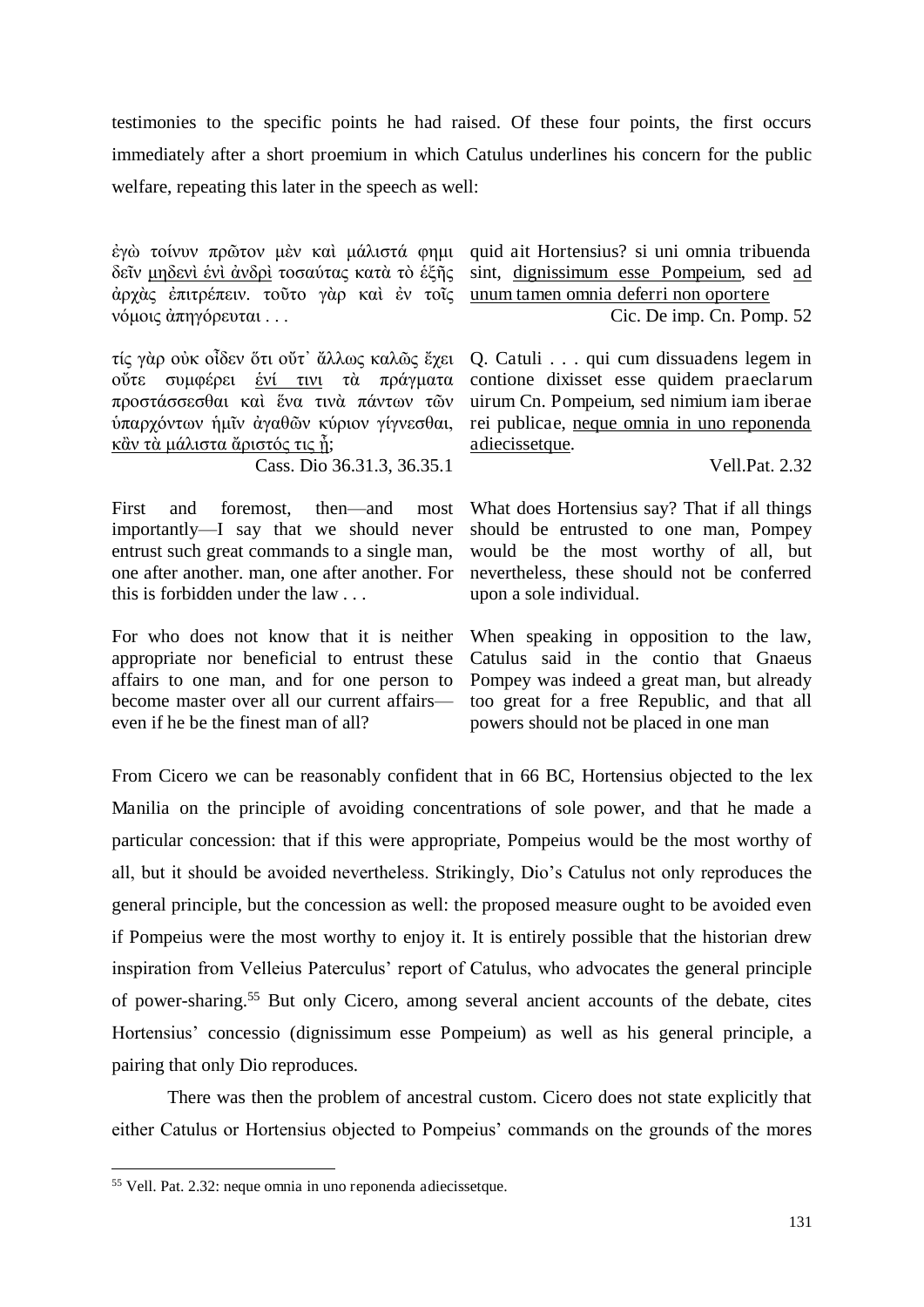maiorum. However, his defensiveness on this point suggests that his opponents had raised precisely that contention. Beginning a final section of his speech to deal with Catulus' arguments, Cicero opens with a defensive call to preserve established traditions (ne quid noui fiat contra exempla atque instituta maiorum), and later suggests more clearly that Catulus had objected to any further innovations (in ipso Cn. Pompeio in quo noui constitui nihil uolt Q. Catulus).<sup>56</sup> It seems likely that the mores maiorum were, in historical reality, grounds for Catulus' opposition. The problem does not find its way into our other accounts of the Gabinian and Manilian laws-Plutarch, Valerius Maximus, Velleius Paterculus, and Sallust—but is certainly hinted in Cicero's treatment and developed more fully in Dio's dissuasio. In the Roman History, Catulus is made to argue that lengthy periods of command erode generals' respect for ancestral customs (τοις πατρίοις έθεσιν), and represent a dissolution of traditional systems of office-holding (τὰς μὲν πατρίους ἀργὰς καταλύητε).<sup>57</sup> One view holds that these sentiments in Dio were 'standard optimate arguments':<sup>58</sup> implicitly, therefore, it would not be difficult for an Imperial author to fabricate such material without a source. This may be so, but the number of parallels between Dio and the De imperio suggests otherwise; and if the historian did elaborate this argument from his own knowledge of the era, then the fact that he got it right invites us to reconsider our Imperial Greek historians' awareness of the arguments to which Late Republican optimates could resort.

A further optimate argument concerned respect for the elected magistrates over priuati, and this appears to be a final point of contact between Dio's speech and the dissuasiones of 67 BC, as least in Cicero's telling. In the section of his oration devoted specifically to Catulus' objections (59–63), Cicero suggests that Pompeius' position as a private citizen had been a point of controversy at several points throughout his career:

 $56$  Cic. De imp. Cn. Pomp. 60.

<sup>&</sup>lt;sup>57</sup> Cass. Dio 36.31.4, 36.33.3.

 $58$  Leach  $1978.68$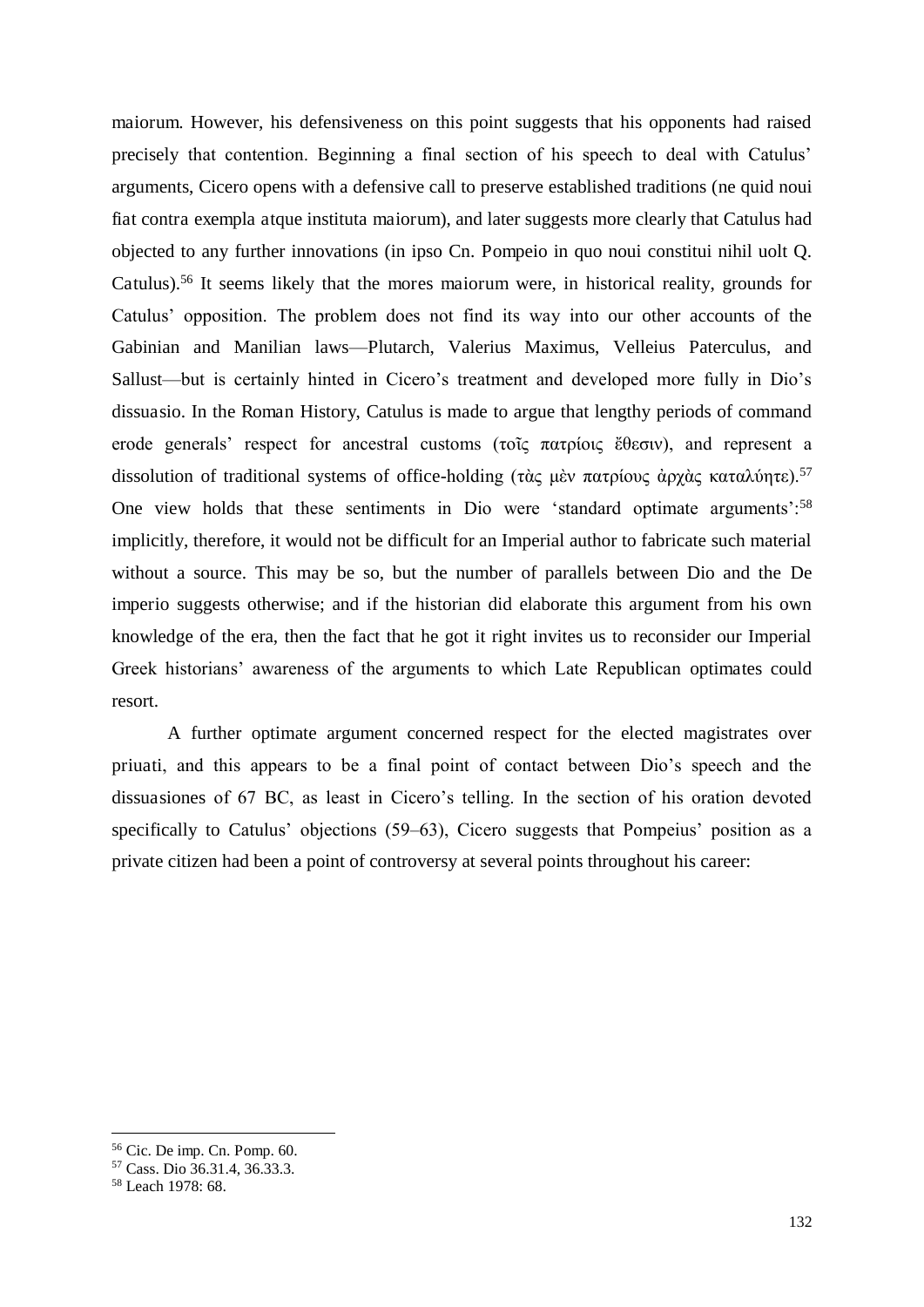quid tam nouum quam adulescentulum priuatum exercitum difficili rei publicae tempore conficere? confecit . . . quid tam inusitatum quam ut, cum duo consules fortissimique essent. eques Romanus ad hellum clarissimi maximum formidolosissimumque pro consule mitteretur? missus est. quo quidem tempore cum esset non nemo in senatu qui diceret 'non oportere mitti hominem priuatum pro consule,' L. Philippus dixisse dicitur non se illum sua sententia pro consule sed pro consulibus mittere.<sup>59</sup>

#### Cic. De imp. Cn. Pomp.  $61-62$

If Cicero can be trusted, two points emerge clearly from this passage. The most obvious is that Pompeius' status as a priuatus had concerned the more conservative voices in the Senate during the debate surrounding his command against Sertorius, when L. Philippus made his famous quip around 78 BC. But it further suggests that similar objections had been voiced in 67 BC. Now, no one can possibly have opposed the lex Manilia in 66 BC on the grounds that Pompeius was a private citizen, since he was not one. If the objection was raised by Catulus, it has to have been in the previous year, when the label priuatus did apply. Why else should Cicero labour the point? Not only does he raise it here, in a section of his speech specifically devoted to Catulus' auctoritas et sententia, but he additionally argues earlier that Pompeius would be the ideal commander against Mithridates 'even if he were a priuatus'.<sup>60</sup> Cicero appears to have been discrediting Catulus' authority—even by refuting arguments he used a year previously—in order to win the case in 66 BC. In other words, 'he was wrong before, and he's wrong now.' We may well take this as evidence that Catulus did speak against the lex Gabinia in 67 BC.<sup>61</sup> In any case, the line of argument against priuati attested by Cicero in the context of 78 and probably 67 BC is again reproduced in Dio's speech of Catulus. After his defence of the mores, the consular goes on to warn against 'entrusting nothing to those elected by law, but instead assigning some strange and to this point unheard-of command to a private individual ( $i\delta i\dot{\omega}\tau\eta$ ).<sup>'62</sup> In this, as with anxieties about the mores majorum and the distribution of power, Dio seems to have attempted to align his own dissuasio with the conservative arguments marshalled against Pompeius' power as reported (or distorted) in Cicero's De imperio.

<sup>&</sup>lt;sup>59</sup> 'What could be so novel as for a little stripling of a private citizen to enlist an army in a time of difficulty for the Republic? He enlisted it . . . what was ever so unusual as a situation in which, when there were already two highly distinguished and brave consuls, a Roman eques should be sent as proconsul to a most important and formidable war? He was sent. And indeed, when at that time there was a certain someone in the Senate who said 'we should not send a priuatus as a proconsul', it's said that Lucius Philippus responded that, in his view, Pompeius should be sent not for a proconsul but for both the consuls themselves'.

 $60$  Cic. De imp. Cn. Pomp. 50.

 $61$  Pace Rodgers (2008).

 $62$  Cass. Dio 36.33.4.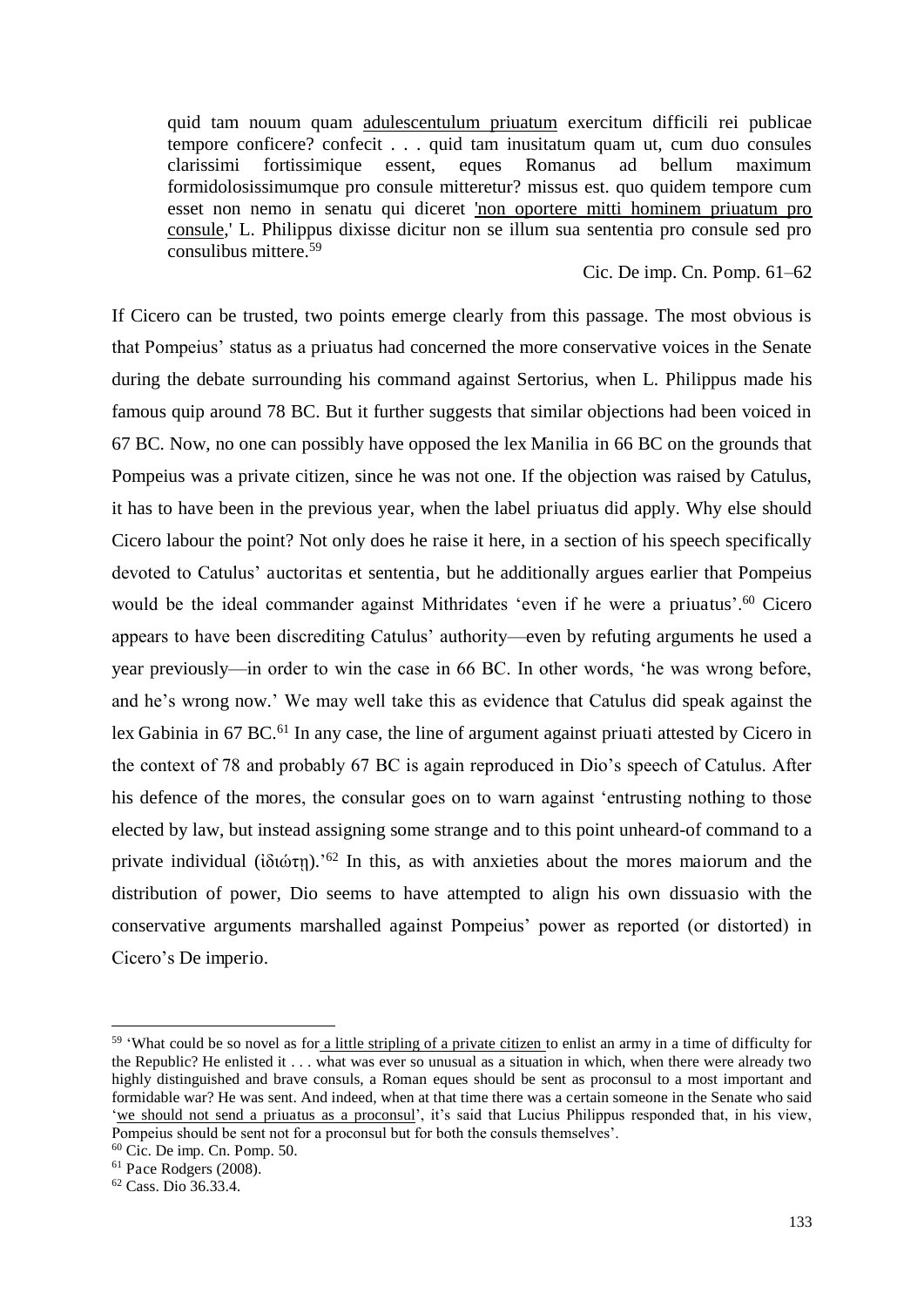The essential kernel of Catulus' arguments, then, was faithfully reproduced in Dio's version of the speech. But rhetorical persona and strategy, which we have seen Dio attempt to mimic in the cases of Pompeius and Gabinius, raise further questions. To turn to persona, the conservative position taken by Dio's Catulus is less than surprising given Dio's source material and the wider literary tradition which depicted him as the ideal Republican.<sup>63</sup> But it seems that the historian, whether by coincidence or intent, also captured in his dissuasio some of what we know about Q. Lutatius Catulus' manner of addressing the people. In the Pro Sestio, Cicero praises Catulus' free and open manner of criticising the rashness of the people and the mistakes of the Senate (libere reprehendere et accusare populi non numquam temeritatem solebat aut errorem senatus).<sup>64</sup> This is certainly reflected in the brief introduction to Catulus' oration in Dio: unlike Pompeius and Gabinius, or indeed all of Dio's other Republican orators, Catulus makes no attempt to ingratiate himself, but opens instead with a stern admonishment to the Quirites:

έμοι μεν αναγκαΐόν έστι πάντα απλώς, α γιγνώσκω συμφέρειν τη πόλει, μετα παρρησίας είπεῖν, καὶ ὑμῖν προσῆκον ἀκοῦσαί τε μεθ' ἡσυγίας αὐτῶν καὶ μετὰ τοῦτο βουλεύσασθαι: θορυβήσαντες μέν γάρ ίσως τι και χρήσιμον δυνηθέντες ἂν μαθεΐν ούχι λήψεσθε...  $65$ 

#### Cass. Dio 36.31.1

This is hardly an ingratiating captatio beneuvlentiae, and indeed it was not supposed to be one. That Dio's Catulus should begin by opposing the temerities populi with his own frank calm puts the finishing touch to Dio's reproduction of the historical situation: Dio replicates not only the arguments used, but the oratorical style of the speaker who delivered them. When Cassius Dio researched the debates surrounding Pompeius' power in 67 and 66 BC, he saw three oratorical personalities: the dissembling beneficiary willing to rehearse his military achievements for popular support, the corrupt tribune happy to play the demagogue, and the staunch Republican willing to tell the people what they did not wish to hear. These seem like stock characterisations, but then these are characterisations of Pompeius, Gabinius, and Catulus which began in Late Republican literature. We are, of course, as reliant upon Cicero for this picture as Dio probably was. But by combining this attention to oratorical persona

<sup>63</sup> Cic. Brut. 133, 122, Phil. 2.21, De imp. Cn. Pomp. 51, Red. sen. 9; Vell. Pat. 2.31–32; Plut. Pomp. 17.3; Cass. Dio 36.30.5, 37.46.3.

<sup>&</sup>lt;sup>64</sup> Cic. Sest. 122: also Verr. 1.44.

 $65$  'For me it is necessary to say everything plainly and frankly all that which I know to be of benefit to the state; and it is fitting for you to listen calmly to this advice and only then deliberate afterward. For if you raise an uproar, I suspect that you will fail to hear useful information which you could otherwise have learned.'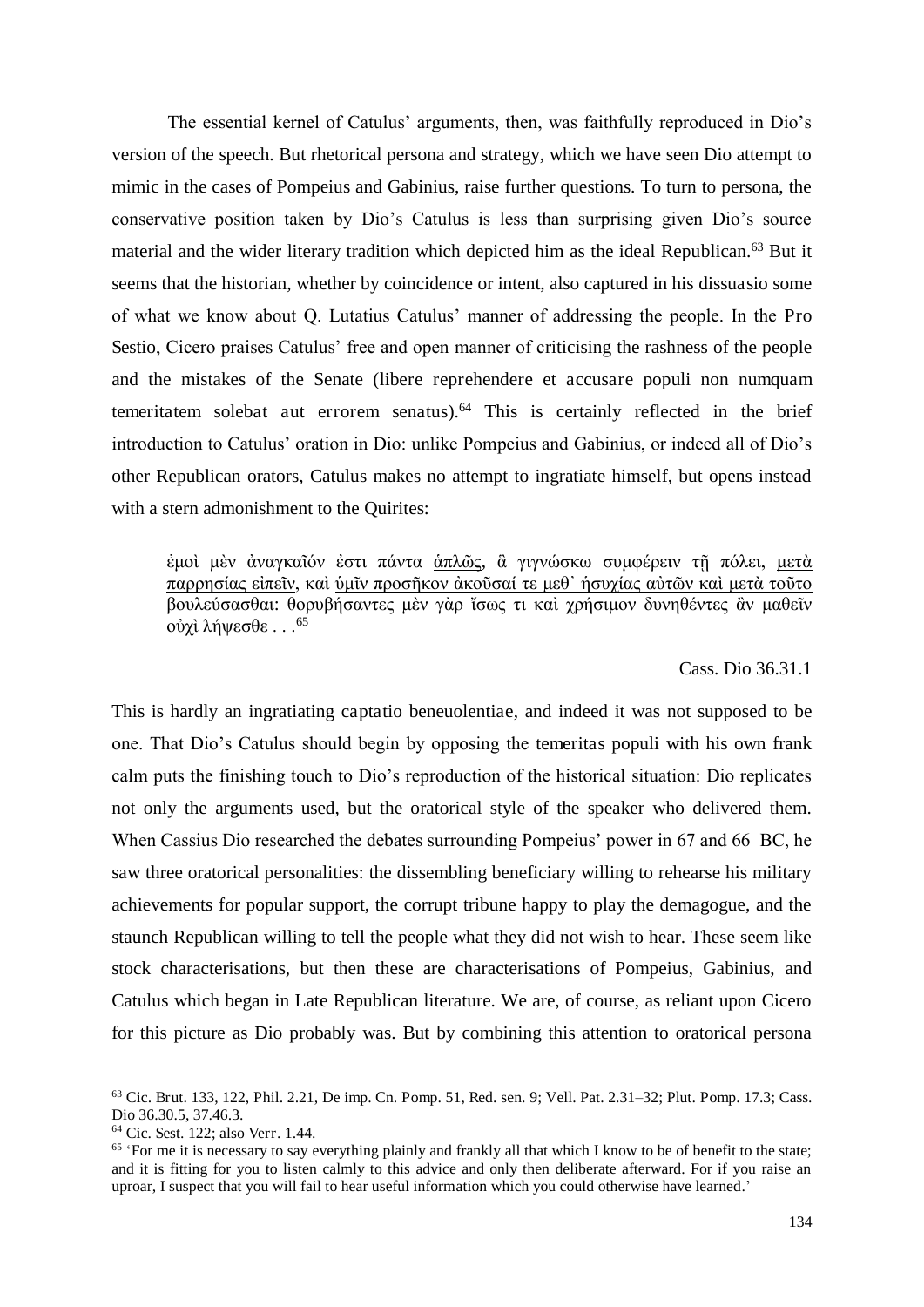with the actual arguments for and against Pompeius' commands used in the period, the historian aligns his version of the debate surrounding the lex Gabinia closely with the contemporary evidence.

As for rhetorical strategies, the evidence probably was not available. In Pompeius and Gabinius we have seen Dio using particular rhetorical techniques—anaphora, polyptota, aporia, and possibly brachylogy and tetracola—to emphasise the same arguments for which they were deployed by Cicero. The simple reason that this does not occur in Catulus' speech is that the historian did not have access to Catulus' rhetorical strategy: all he had was testimonies of his and Hortensius' arguments, paraphrased by Cicero in the De imperio. As such, while the speeches of Pompeius and Gabinius reflect the points raised in support of the Manilian law and some of the rhetorical figures used by Cicero to make those points, the dissuasio of Catulus is a reconstruction of Catulus' and Hortensius' case, rhetorically elaborated in its entirety by the historian himself.

The historian's practice elsewhere is strikingly similar. As I have already mentioned, it has long been recognised that the polemic of Dio's Cicero against M. Antonius at the end of Book 45, addressed to Q. Fufius Calenus, ultimately derives—directly or indirectly—from the Philippics. In the dramatic context—the Senate meeting of  $1-3$  January  $43$ —Antonius is away in Gaul, and the historian's version of Cicero's invective sets off a chain of debate: first Calenus' long and acrimonious response, and then a summary of a further altercatio between the two which wasted the remainder of the day. It is an exaggeration to suggest that Dio was so faithful to his source that he gives virtually a Greek translation of Cicero,<sup>66</sup> and scholars may have overestimated the intellectual effort Dio applied to the task by suggesting that he compressed all fourteen of Cicero's speeches against Antonius into a single set-piece.<sup>67</sup> But what the historian certainly does provide is an elaboration of the arguments used by Cicero in the Second Philippic, transposed to the context of the Fifth Philippic in his narrative of the beginning of January 43 BC, and with the addressee of the Eighth Philippic, Calenus.

As with the speeches of Pompeius and Gabinius on the lex Gabinia, Dio clearly paid attention to the argumentative strategy pursued by Cicero, at least in the Second Philippic, as well as to some of its rhetorical packaging. To turn to the former, it is remarkable that Dio preserved not only the particular arguments used by Cicero in the Second Philippic in his own invective, but also the order in which these were made, indicating close reliance on the text:

<sup>&</sup>lt;sup>66</sup> Fischer 1870: 27.

<sup>&</sup>lt;sup>67</sup> Fischer 1870: 1-28; Gowing 1992: 238 n. 34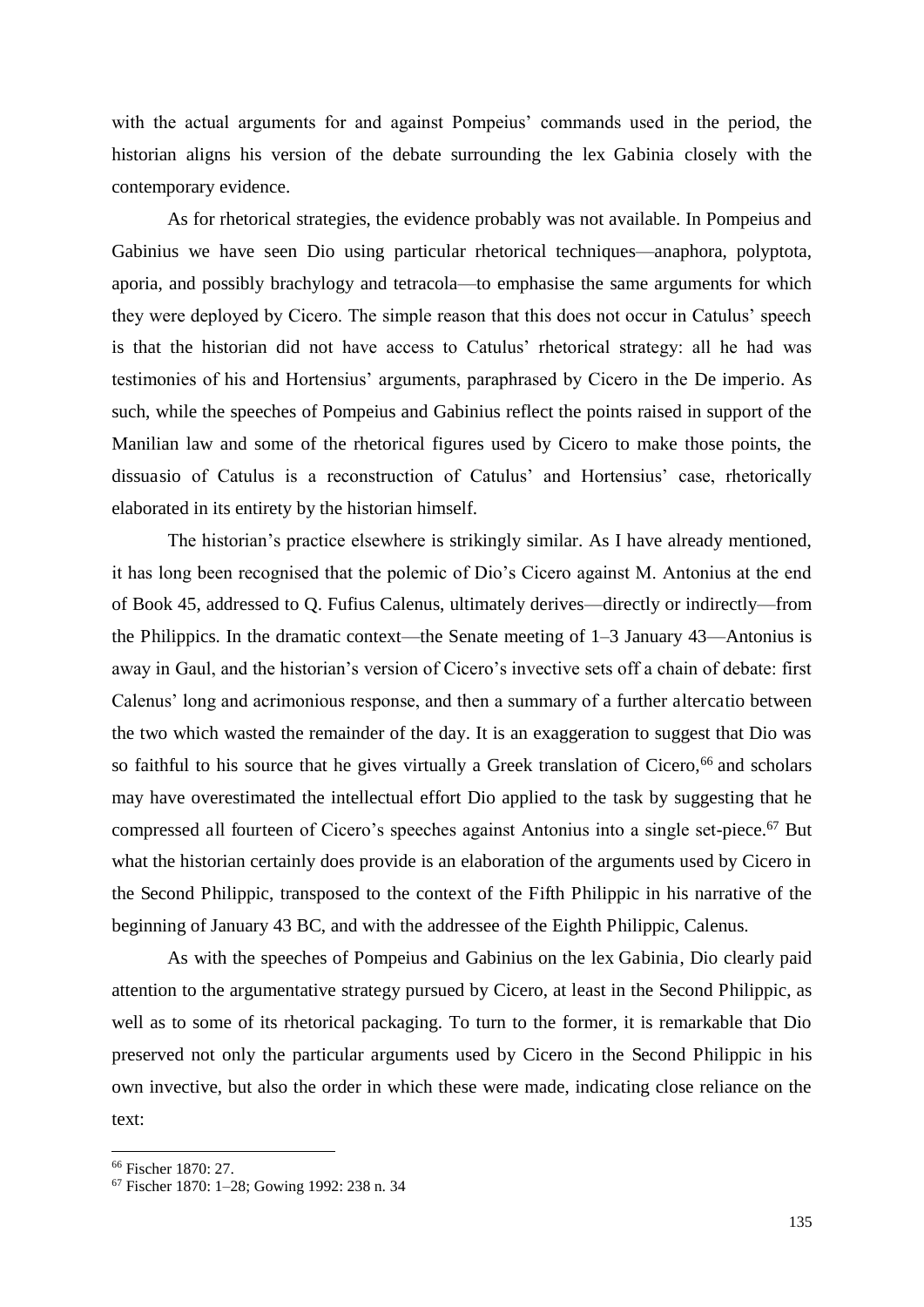#### **Cassius Dio**

Antonius is a πολέμιος (45.20.4) His banditry:  $\gamma\omega\rho\alpha v \lambda\upsilon\mu\alpha\upsilon\omega\rho\mu\upsilon\upsilon\varsigma$  (45.20.4) Editing Caesar's documents (45.23.6) Prostitution in his youth **(**45.26.2) Praeteritio of that detail (45.26.2) Romp in Italy with pimps (45.28.2) Disgracing the lictors (45.28.2) Vomiting in the tribunal (45.28.2) Purchased Pompeius' estate (45.28.3) Public grief at the auction (45.28.3) Squandering Pompeius' property (45.28.4) Antonius as Charybdis (45.28.4) Paraleipsis to the Civil War (45.29) Naked harangue at Lupercalia (45.30.1) His crowning of Caesar (45.31.3) And without popular consent (45.32.1–2) Cic. wishes he were a tyrannicide (45.41.1) Antonius indirectly responsible (45.41.1) Antonius' cowardice  $(45.41.1)$ Did not inherit from his father (45.47.3) But from those he barely knew (45.47.3)

#### **Second Philippic**

Antonius is a hostis patriae (2.2) His banditry: beneficium latronum (2.5) Editing Caesar's documents (2.8) Prostitution in his youth (2.45) Praeteritio of that detail (2.47) Romp in Italy with pimps (2.58) Disgracing the lictors (2.58) Vomiting in the tribunal (2.63) Purchased Pompeius' estate (2.64) Public grief at the auction (2.64) Squandering Pompeius' property (2.66) Antonius as Charybdis (2.66) Paraleipsis to the Civil War (2.70) Naked harangue at Lupercalia (2.85) His crowning of Caesar (2.86) And without popular consent (2.86) Cic. wishes he were a tyrannicide (2.25) Antonius indirectly responsible (2.34) Antonius' cowardice (2.35) Did not inherit from his father (2.42) But from those he barely knew (2.41)

The essential elements of Cicero's polemic and the version created by Dio for his Roman History are identical, and unfold in the same sequence. This is particularly pronounced for the material up to Antonius' coronation of Caesar at the Lupercalia  $(45.31.3-45.32.2 = 2.86)$ , at which point Dio appears to loop back to an earlier point in the Second Philippic (2.25-42) for the material on Caesar's assassination and the question of inheritances.

Some of Cicero's rhetorical style also found its way into Dio's speech. After mentioning the rumours surrounding Antonius' youthful prostitution, for example, Dio clearly retains Cicero's use of praeteritio (τάς τε ιδίας ασελγείας και πλεονεξίας εκών  $\pi \alpha \rho \alpha \lambda \epsilon \psi$  = sed iam stupra et flagitia omittamus) to move on to Antonius' carouse in the countryside with his fellow debauchees, justifying the omission for reasons of modesty and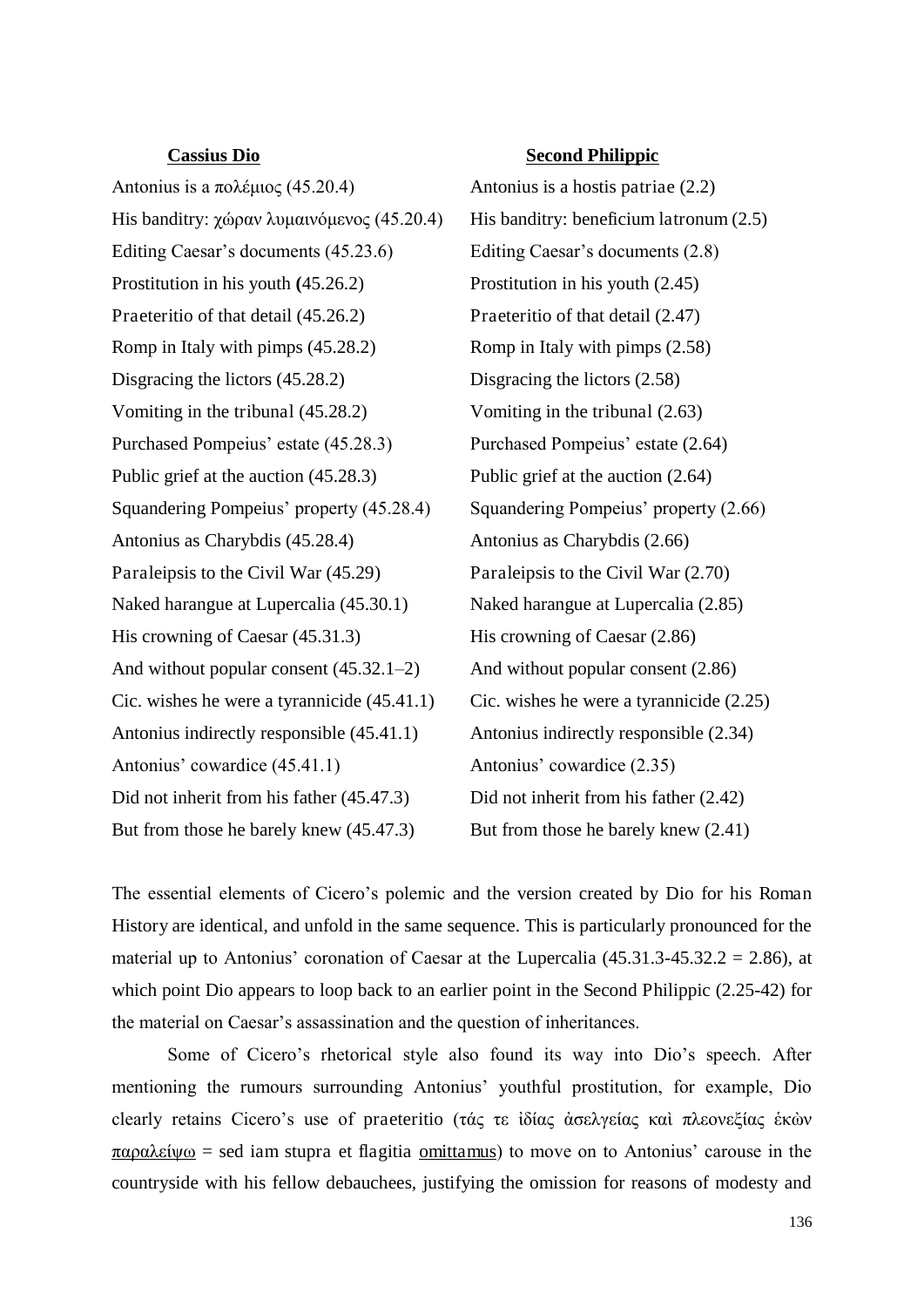shame (ὅτι αἰδοῦμαι νὴ τὸν Ἡρακλέα ἀκριβῶς καθ' ἕκαστον = sunt quaedam quae honeste non possum dicere).<sup>68</sup> Similarly, both orators use paraleipsis to transition from Antonius' personal life to his public infractions during the Civil War ( $\tau \alpha \tilde{\nu} \tau \alpha$  μέν οὖν έάσω = sed omitto ea peccata),<sup>69</sup> and record with shock that Antonius 'dared' to purchase Pompeius' estate  $(αγοράσαι ἐτόλμησε = auderet accedere), describing the 'groan' of the people at the sight$ (πάντες έτι και τότε έθρηνοῦμεν = gemitus tamen populi Romani liber fuit).<sup>70</sup> For such parallels to be coincidental would be remarkable indeed; Dio clearly modelled his invective of Cicero upon the Second Philippic in argument, structure, and phrasing.

The way in which Dio composed his 'Philippic' is thus broadly comparable to the speeches of Pompeius and Gabinius. Dio took an original Ciceronian oration and used it to refashion the argumentative and rhetorical case put in an analogous historical situation. But for the response of Q. Fufius Calenus to Cicero—Dio's 'Anti-Philippic'—the historian appears to have followed a different course. This was the task of reconstructing from testimonies and paraphrases the opposing case, quoted by Cicero in his text—the method Dio also pursued in the composition of his speech of Catulus, using the De imperio. In the Second Philippic, Cicero paraphrases fourteen arguments marshalled against him by Antonius in reply to his First Philippic on 19 September 44 BC: i) that he had violated their friendship;<sup>71</sup> ii) that he had been ungrateful for Antonius' retiring from the augurship contest in his favour;<sup>72</sup> iii) that he had taken advantage of Antonius' beneficia;<sup>73</sup> iv) that he had sent him friendly letters and was now changing face;<sup>74</sup> v) that he had demonstrated misconduct in his consulship;<sup>75</sup> vi) that the Capitoline had been full of armed slaves on Cicero's watch;<sup>76</sup> vii) that he had mistreated Antonius' uncle, Lentulus;<sup>77</sup> viii) that Clodius was slain by his contrivance;<sup>78</sup> ix) that he advised and rejoiced at the death of Milo;<sup>79</sup> x) that the alienation of Pompeius and Caesar was Cicero's fault, and by extension the Civil War, too;<sup>80</sup> xi) that he had spurred individuals on to Caesar's assassination: $81 \times 10$  that he was an accomplice in the

- <sup>73</sup> Cic. Phil.  $2.5 =$  Cass. Dio 46.22.6.
- <sup>74</sup> Cic. Phil. 2.8; not in Dio's speech of Calenus.

<sup>76</sup> Cic. Phil. 2.16 = Cass. Dio 46.20.1

- <sup>78</sup> Cic. Phil. 2.21 = Cass. Dio  $46.2.3$ .
- <sup>79</sup> Cic. Phil. 2.21 = Cass. Dio 46.2.3.
- <sup>80</sup> Cic. Phil. 2.23 = Cass. Dio 46.2.2.

<sup>&</sup>lt;sup>68</sup> Cass. Dio  $45.26.2 =$  Cic. Phil. 2.47.

<sup>&</sup>lt;sup>69</sup> Cass. Dio  $45.29.1 =$  Cic. Phil. 2.70.

<sup>&</sup>lt;sup>70</sup> Cass. Dio  $45.28.3 =$  Cic. Phil. 2.64.

<sup>&</sup>lt;sup>71</sup> Cic. Phil. 2.3; not in Dio's speech of Calenus.

<sup>&</sup>lt;sup>72</sup> Cic. Phil. 2.4 = Cass. Dio 46.22.5.

<sup>&</sup>lt;sup>75</sup> Cic. Phil. 2.11–12 = Cass. Dio 46.2.3, 46.20.1.

<sup>&</sup>lt;sup>77</sup> Cic. Phil. 2.17 = Cass. Dio 46.2.3, 46.20.3–5.

<sup>&</sup>lt;sup>81</sup> Cic. Phil. 2.27 = Cass. Dio 46.2.3, 46.3.3, 46.22.3.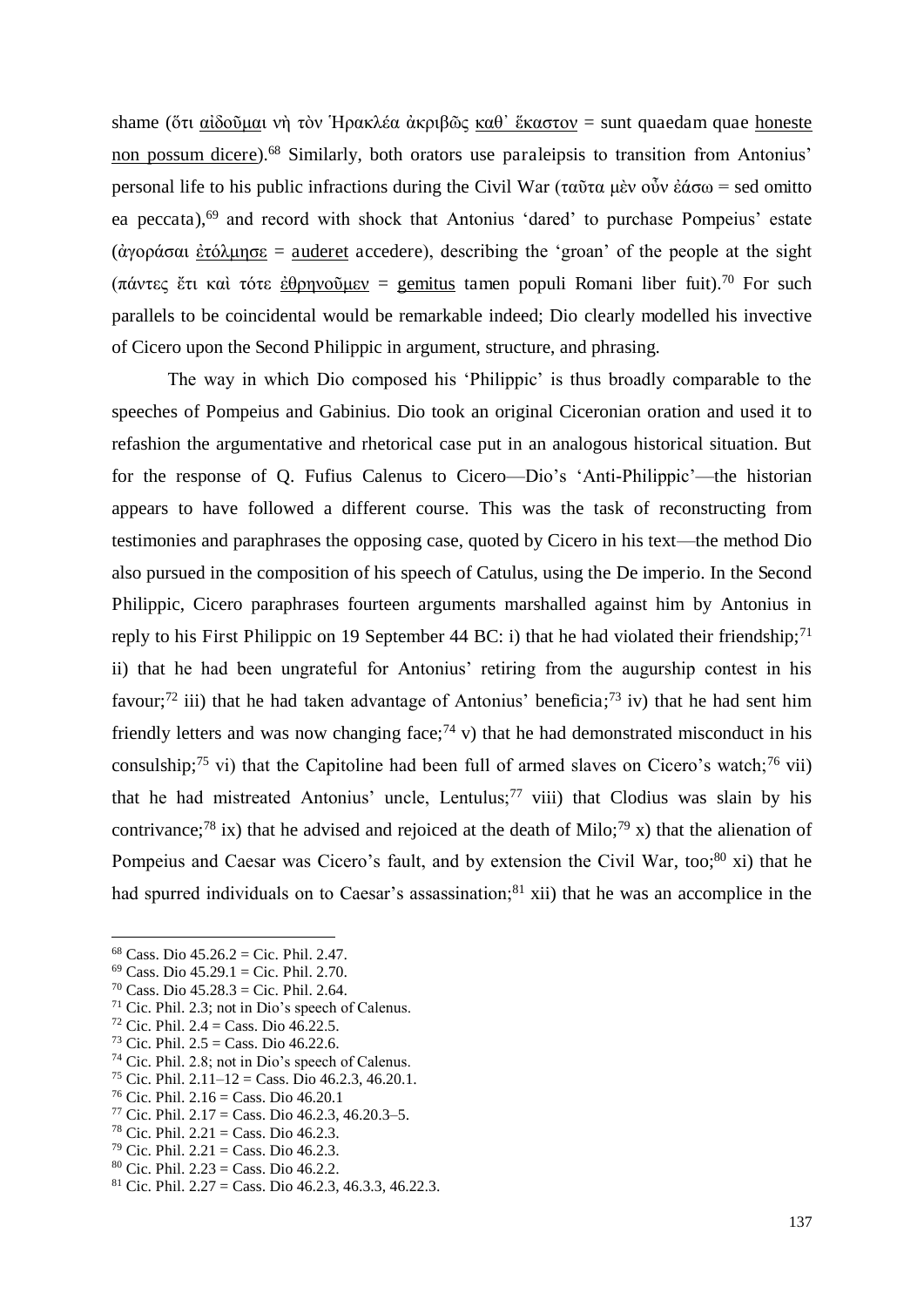plot;<sup>82</sup> xiii) that he was disliked and as such received few inheritances;<sup>83</sup> xiv) and that Cicero returned from voluntary exile under cover of darkness and in un-Roman dress.<sup>84</sup> Strikingly, of these fourteen only two do not appear in Dio's invective of Calenus against Cicero.

There were of course gaps in the material. Dio's oration of Calenus, which covers twenty-eight chapters (46.1–28), only corresponds closely with Cicero's paraphrases of Antonius' criticisms in three concentrated clusters.<sup>85</sup> Elsewhere, the historian appears to fill the speech with general and unsubstantiated criticisms of the orator's character  $(46.7-10)$ , or a vulgar and graphic excursus on his unexalted background (46.4–7). But such criticisms were hardly alien to the character of Late Republican oratory: some of Asinius Pollio's comments on Cicero were so crude that even he decided not to circulate them,<sup>86</sup> and Antonius must have derided Cicero's character.<sup>87</sup> The possible source of the arguments deployed by Dio's Calenus against Cicero have been much debated. Gabba suggested that the historian drew the main body from the lost anti-Ciceronian polemics of Asinius Pollio, or the pseudo-Sallustian Inuectiua in Ciceronem.<sup>88</sup> Older scholarship held that Dio drew from the lost texts of anti-Ciceronian Greek rhetors of the Imperial period; this view is guesswork.<sup>89</sup> Plutarch indicates that Antonius had published his response to the First Philippic on 19 September 44 BC, and seems to suggest that he had read it: Plutarch cites Antonius' criticism of Cicero's marital life, a detail lost to us elsewhere but for Dio's speech of Calenus, where it also appears. $90$ 

These are all possibilities, but the richest and most convenient source of evidence for Antonius' arguments against Cicero in the 44/43 BC period was of course the text which Dio had open in front of him for his speech of Cicero: the Second Philippic. As Hartvig Frisch has expertly shown, Antonius' criticisms are plain to see, quoted (or misquoted) as they are in Cicero's text, and the task of reconstructing Antonius' points is less a matter of sophisticated observation than of stating the obvious.<sup>91</sup> If Cassius Dio did read the Second Philippic for his own speech of Cicero—as seems likely from the overlaps in the argumentative and rhetorical strategy—then it will also have served, just as the De imperio, as the most convenient source

88 Gabba 1955: 318-21; Gabba 1957: 167 n. 1.

 $82$  Cic. Phil. 2.28 = Cass. Dio 46.22.4.

 $83$  Cic. Phil. 2.40 = Cass. Dio 46.4.2.

 $84$  Cic. Phil. 2.76 = Cass. Dio 46.3.2.

 $85$  Cass. Dio 46.2.2–46.4.2, 46.20, 46.22.3–5.

<sup>&</sup>lt;sup>86</sup> Sen. Suas. 6.17.

<sup>&</sup>lt;sup>87</sup> Frisch 1946: 133.

<sup>&</sup>lt;sup>89</sup> Pace Haupt 1884: 689–93 and Zieliński 1912<sup>3</sup>: 280–8.

<sup>&</sup>lt;sup>90</sup> Plut. Cic. 41.4. Compare with Cass. Dio 46.18.3.

 $91$  Frisch 1946: 133–5.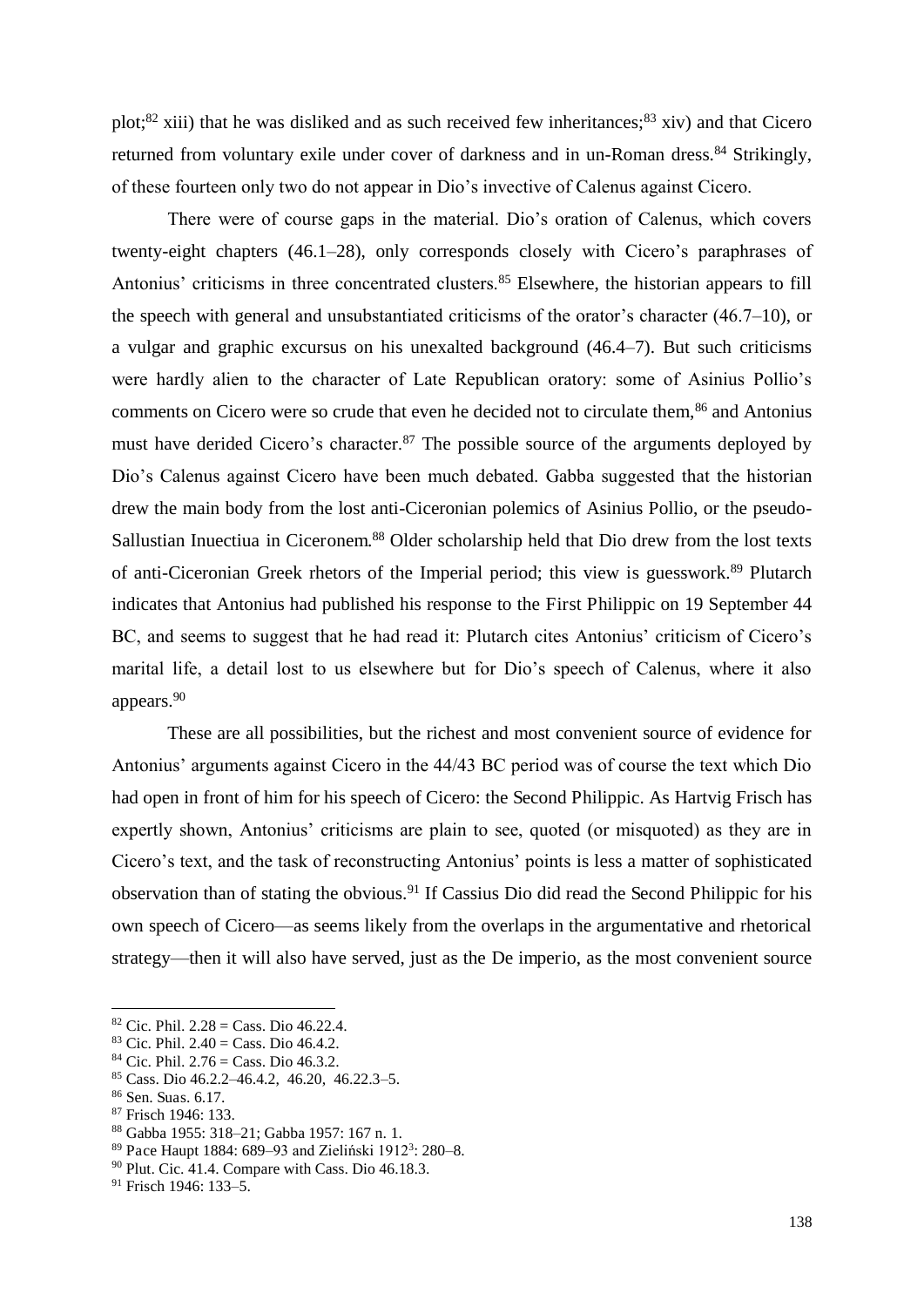of information for the line taken by the anti-Ciceronian case. Admittedly, the historian's decision to place the historical Antonius' response to the First Philippic in the mouth of Calenus rather than Antonius himself—who in the depicted context is away in Gaul—or to ascribe arguments for the lex Manilia to different speakers in the previous year, suggests that he did not view these speeches as privileged political instruments. He used them to sketch out, rather than strictly define, the character of political oratory in the Late Republic—and for us, that is not without its uses.

#### **CONCLUSION**

Where the source material was sufficiently rich, the nature of the arguments deployed in response to a particular issue in the Late Republic appears to have been of greater concern to Cassius Dio than the particular circumstances of their historical delivery. This was as true for the debates surrounding Pompeius' power (and excessive personal power more generally) in the 60s as it was for the problem of licentia or unrestrained  $\pi \alpha \rho \rho \eta \sigma \alpha$  on the Senate floor in the 40s.<sup>92</sup> Dio directly consulted Cicero's De imperio and Second Philippic, drawing from these the essential argumentative outline and, where useful or convenient for him, preserving also the structure. He mutilated the precise historical situation of these speeches in a manner that poses peculiar challenges for modern historians. But at the same time, Dio shows a surprising alertness to the need to communicate, faithfully if not verbatim, what was said not only by exceptional cases such as Cicero, but also by Calenus, Catulus, and Hortensius.

By using contemporary Republican evidence of oratory as a basis for the ξυμπάση γνώμη of his speeches on the lex Gabinia or 'Philippic' exchange, Dio was not necessarily doing anything radically new; that practice was already being followed by Tacitus and Arrian, and probably much earlier by Sallust. The historiographical practice of finding and re-elaborating arguments is therefore easy to identify long before Cassius Dio, even if the scope and prevalence of that practice in the corpus is opaque. Indeed, it is generally difficult to undertake the mode of Quellenkritik pursued here. We of course only know that Tacitus, Arrian, and Sallust re-elaborated contemporary testimonies of oratory into their own speeches because those testimonies have happened to survive. But their method, and Dio's, with speeches was assuredly more widespread than the exiguous evidence permits us to conclude. After all, the exercise in chreia or re-elaborated quotation was a fundamental part of

 $92$  On which see most recently Mallan (2016).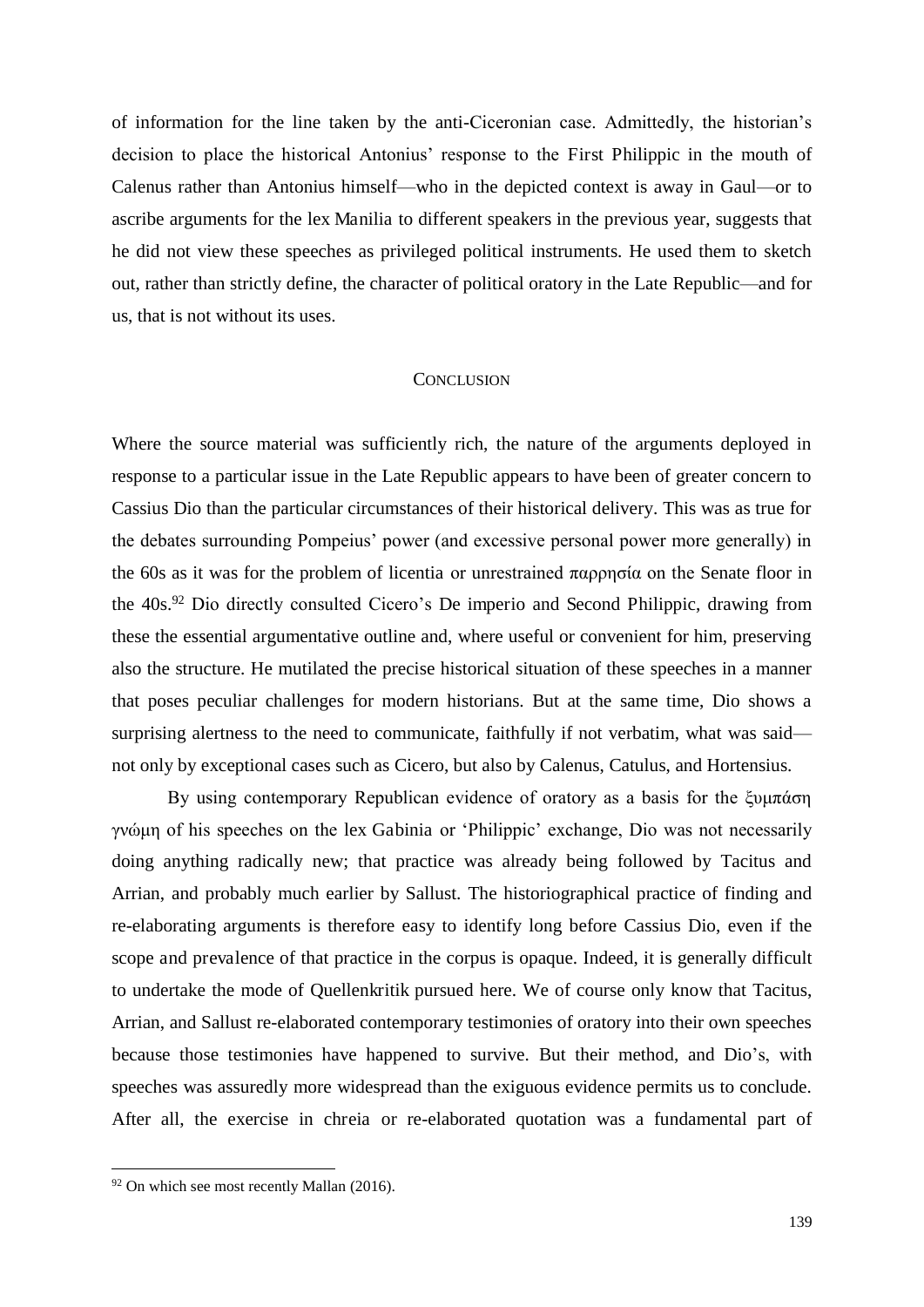rhetorical education in the Imperial period (the progymnasmata)—certainly for Tacitus, Arrian, and Dio; probably also for Sallust and pre-Imperial historians.<sup>93</sup> The rhetorical 'curriculum' of this time thus trained authors to redeploy the words and sayings of great men into different contexts. We should not be surprised if this is what they then went on to do. The forthcoming findings of the Fragments of the Republican Roman Orators project will undoubtedly expand our access to the kinds of contemporary testimony from which Imperial Greek historians could draw, and enable further analysis of the credibility and verisimilitude of their presentation of the world of Republican oratory. But in any case, if Cassius Dio's decision to incorporate genuine arguments from an actual occasion of speech is not radically new (and indeed, possibly more widespread than thought) in terms of historiographical praxis, then he is more distinctive elsewhere. Particularly striking are his receptiveness to the way in which public oratory was delivered—rhetorical figures, turns of phrase, oratorical persona—and his use of a single text as a source of fragments and testimonia for reconstructing speeches which were inextant or unpublished. Dio was not transcribing ipsissima uerba, and indeed no historian aimed to do so. Rather, he developed an image of public speech in the late res publica which adapted a conventional use of sources to increasingly necessary methods of reconstructing lost material, and a personal interest in not only what was said, but how it was said.

Cassius Dio may not have been the only Imperial Greek historian of the Republic to 'reconstruct' the essential kernel of a speech from documentary evidence in any case. In the Bellum Ciuile, Appian's Tiberius Gracchus is made to give two orations in support of his agrarian law of 133 BC (B Civ. 1.9, 1.11). Of course Gracchus will have spoken on the topic during his tribunate, and some of his speeches were available in Cicero's time.<sup>94</sup> But we now have frustratingly little evidence, beyond the speeches which Appian composed for him, of the arguments Gracchus adduced for his law. Appian's version of the tribune's performance in the contio has Gracchus put forward three central justifications for agrarian reform: the depopulation and poverty of the rural Italian communities;<sup>95</sup> the increase in the slave population engaged in agricultural production, causing under-employment and urbanisation

<sup>&</sup>lt;sup>93</sup> For a good introduction to the progymnasmata, see Webb 2001; Kennedy 2003; Gibson 2004, 2014. On the chreia in ancient rhetorical education see especially Quint. Inst. Or. 1.9.2-4 and Hock and O'Neill 1986, alongside the chreiai of Aelius Theon, ps.-Hermogenes, Nicolaus, and Aphthonius in Kennedy 2003. For a fuller discussion of Cassius Dio's rhetorical education and its influence upon his speeches, see Burden-Strevens (forthcoming, 2018), especially Chapter Two.

<sup>&</sup>lt;sup>94</sup> Cic. Brut. 104.

<sup>&</sup>lt;sup>95</sup> App. B Civ. 1.9.35; 1.11.46.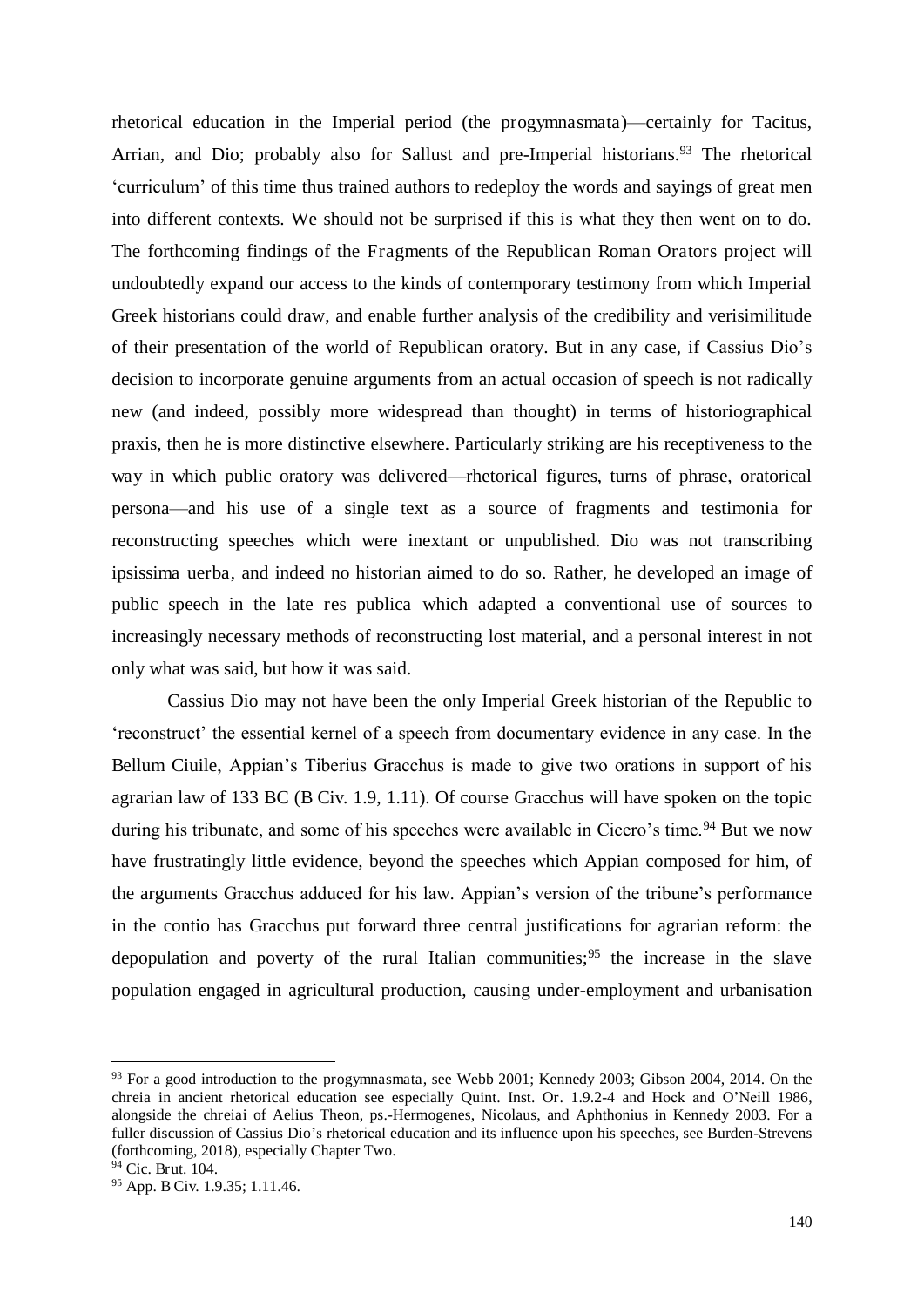among Italians;<sup>96</sup> and the general principle that citizens, being preferable in all respects to slaves, should share common property among themselves.<sup>97</sup> As such, Appian's Gracchus sets citizens and slaves at variance, and has as his principal motive 'not wealth, but an increase of efficient population' (ούκ ές εύπορίαν, άλλ' ές εύανδρίαν).<sup>98</sup> Appian's speech is obviously not a transcript. But the main arguments it puts forward are remarkably similar to clues we see in virtually eyewitness evidence. Plutarch mentions a pamphlet, written by Gaius Gracchus (probably in the form of a letter to M. Pomponius),  $99$  which he has read, in which Gaius described the motivations which impelled his older brother to propose agrarian reform. According to Gaius' pamphlet, 'when Tiberius saw the dearth of inhabitants of the countryside, and that those engaged in farming or husbandry were all barbarian slaves, he first conceived of his policy.'<sup>100</sup> Whether Appian took his cue from Plutarch, or even Gaius Gracchus' tract directly, is unclear. But unless we are dealing with a spectacular coincidence, it seems likely that Appian found written testimony of the particular arguments put forward by Tiberius Gracchus for his agrarian reform and used these as the starting-point for his own composition. Further examples of this kind of approximation between Appian's practice and that of Dio could no doubt be found, but cannot be pursued here.

There can be no doubt that Cassius Dio's picture of Late Republican oratory was subject to his own (occasionally grave) distortions. Cicero, given his particular cachet, may have been a special case that called for greater faithfulness. This alone should give us pause, since an oration before the Senate in 44 BC attributed to him by Dio, on an amnesty between the Caesarian and tyrannicide factions, is otherwise wholly lost to us. Excluding the version provided by Dio in the Roman History (44.23–33), an 'amnesty-speech' of Cicero is nowhere to be found.<sup>101</sup> That the orator did indeed deliver such an oration, in a meeting of the Senate on 17 March, is clear.<sup>102</sup> We can also be reasonably certain that Cicero elaborated the exemplum of the Athenian amnesty of 403 BC at some length—just as he is found to do in Dio's version.<sup>103</sup> Furthermore, the oration in Dio imitates a number of genuine Ciceronian

<sup>&</sup>lt;sup>96</sup> App. B Civ. 1.9.36.

<sup>&</sup>lt;sup>97</sup> App. B Civ. 1.11.44.

<sup>98</sup> App. B Civ. 1.11.43.

<sup>&</sup>lt;sup>99</sup> Cic. Div. 29.62.

<sup>&</sup>lt;sup>100</sup> Plut. Ti. Gracch. 8.7.

<sup>&</sup>lt;sup>101</sup> The assumption of Sihler 1914: 396 and Stekelenburg 1971: 63 that Livy included such a speech has no supporting evidence whatsoever.

 $102$  Cic. Att. 14.10.1 (SB 364), 14.14.2 (SB 368).

<sup>&</sup>lt;sup>103</sup> Cf. Cic. Phil. 1.1: 'ieci fundamenta pacis Atheniensiumque renouaui1 uetus exemplum; Graecum etiam uerbum usurpaui quo tum in sedandis discordiis usa erat ciuitas illa.' Also Vell. Pat. 2.58.4; Plut. Cic. 42.3; Cass. Dio 44.26.